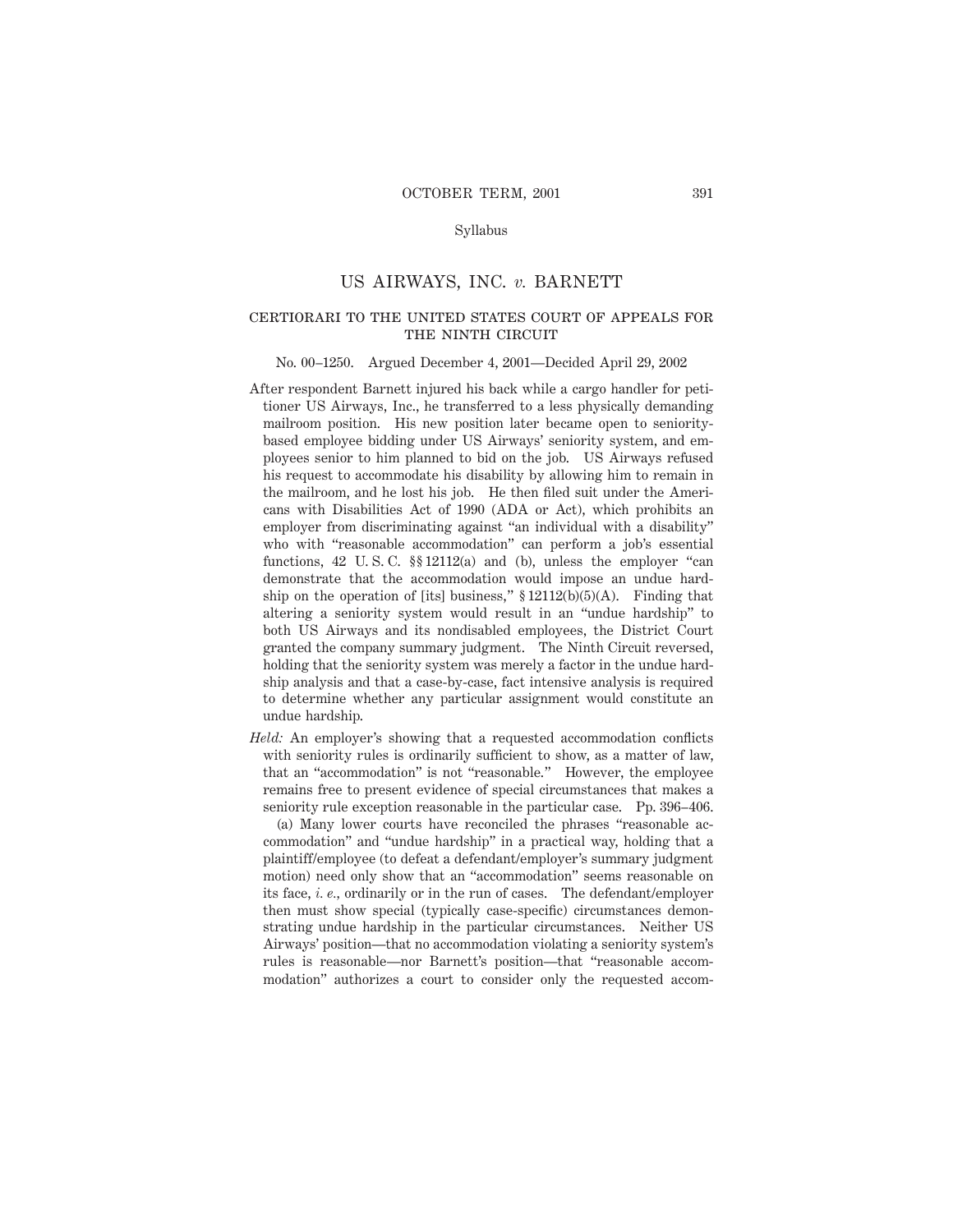#### Syllabus

modation's ability to meet an individual's disability-related needs—is a proper interpretation of the Act. Pp. 396–402.

(b) Here, the question is whether a proposed accommodation that would normally be reasonable is rendered unreasonable because the assignment would violate a seniority system's rules. Ordinarily the answer is "yes." The statute does not require proof on a case-by-case basis that a seniority system should prevail because it would not be reasonable in the run of cases that the assignment trump such a system's rules. Analogous case law has recognized the importance of seniority to employee-management relations, finding, *e. g.,* that collectively bargained seniority trumps the need for reasonable accommodation in the linguistically similar Rehabilitation Act, see, *e. g., Eckles* v. *Consolidated Rail Corp.,* 94 F. 3d 1041, 1047–1048. And the relevant seniority system advantages, and related difficulties resulting from violations of seniority rules, are not limited to collectively bargained systems, but also apply to many systems (like the one at issue) unilaterally imposed by management. A typical seniority system provides important employee benefits by creating, and fulfilling, employee expectations of fair, uniform treatment—*e. g.,* job security and an opportunity for steady and predictable advancement based on objective standards—that might be undermined if an employer were required to show more than the system's existence. Nothing in the statute suggests that Congress intended to undermine seniority systems in such a way. Pp. 402–405.

(c) The plaintiff (here the employee) remains free to show that special circumstances warrant a finding that, despite the seniority system's presence, the requested accommodation is reasonable on the particular facts. Special circumstances might alter the important expectations created by a seniority system. The plaintiff might show, for example, that the employer, having retained the right to change the system unilaterally, exercises the right fairly frequently, reducing employee expectations that the system will be followed—to the point where the requested accommodation will not likely make a difference. The plaintiff might also show that the system already contains exceptions such that, in the circumstances, one further exception is unlikely to matter. The plaintiff has the burden of showing special circumstances and must explain why, in the particular case, an exception to the seniority system can constitute a reasonable accommodation even though in the ordinary case it cannot. Pp. 405–406.

(d) The lower courts took a different view of this matter, and neither party has had an opportunity to seek summary judgment in accordance with the principles set forth here. P. 406.

228 F. 3d 1105, vacated and remanded.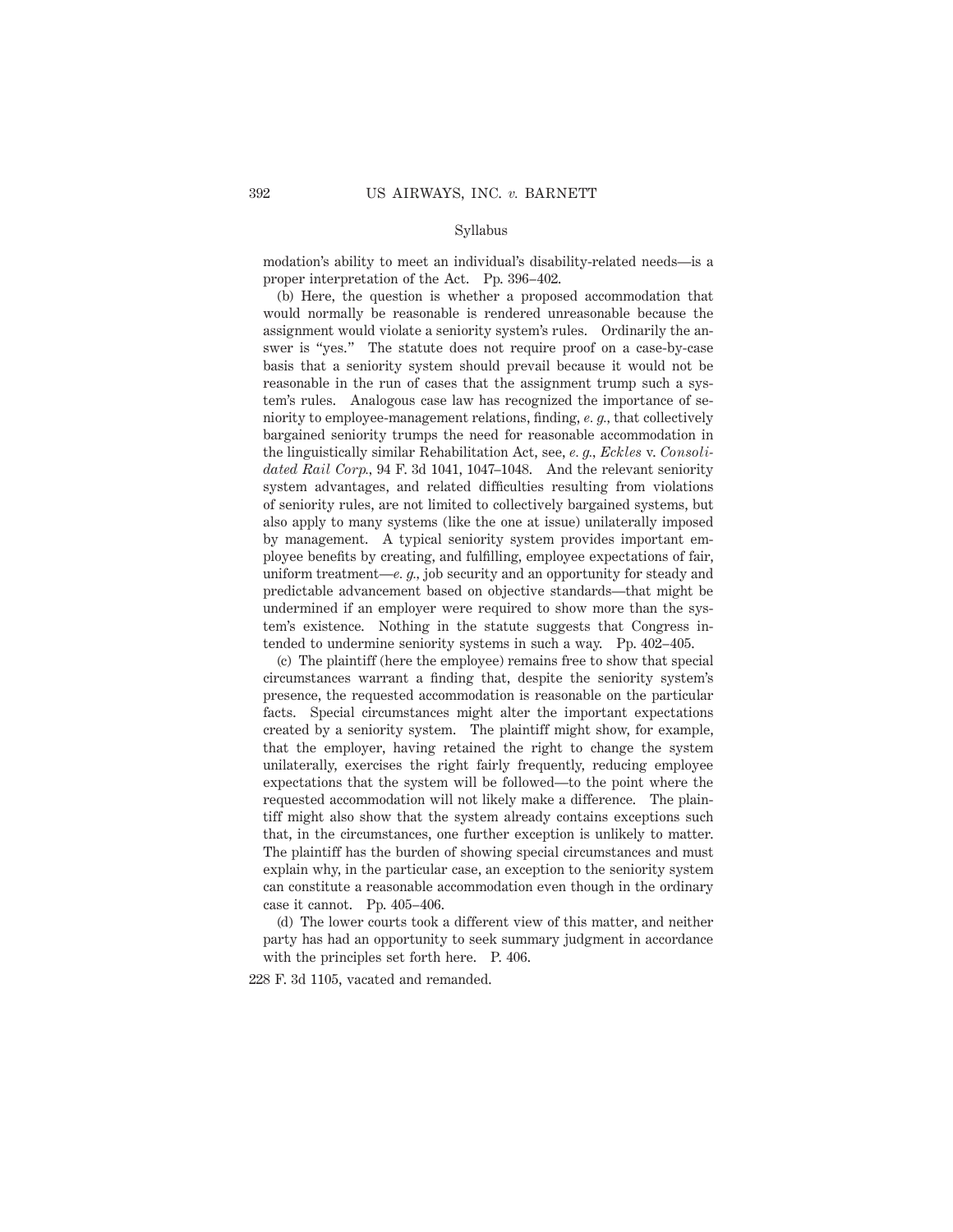BREYER, J., delivered the opinion of the Court, in which REHNQUIST, C. J., and Stevens, O'Connor, and Kennedy, JJ., joined. Stevens, J., post, p. 406, and O'CONNOR, J., post, p. 408, filed concurring opinions. Scalia, J., filed a dissenting opinion, in which Thomas, J., joined, *post,* p. 411. SOUTER, J., filed a dissenting opinion, in which GINSBURG, J., joined, *post,* p. 420.

*Walter E. Dellinger* argued the cause for petitioner. With him on the briefs were *Lawrence M. Nagin* and *Robert A. Siegel.*

*Claudia Center* argued the cause for respondent. With her on the brief were *William C. McNeill III, Eric Schnapper, Todd Schneider, Guy Wallace,* and *Robert W. Rychlik.*\*

# Justice Breyer delivered the opinion of the Court.

The Americans with Disabilities Act of 1990 (ADA or Act), 104 Stat. 328, 42 U. S. C. § 12101 *et seq.* (1994 ed. and Supp. V), prohibits an employer from discriminating against an "individual with a disability" who, with "reasonable accommodation," can perform the essential functions of the job. §§ 12112(a) and (b) (1994 ed.). This case, arising in the context of summary judgment, asks us how the Act resolves a potential conflict between: (1) the interests of a disabled worker who seeks assignment to a particular position as a "reasonable accommodation," and (2) the interests of other workers with superior rights to bid for the job under an em-

<sup>\*</sup>Briefs of *amici curiae* urging reversal were filed for the Air Transport Association of America, Inc., et al. by *John J. Gallagher* and *Margaret H. Spurlin;* and for the Equal Employment Advisory Council et al. by *Ann Elizabeth Reesman.*

Briefs of *amici curiae* urging affirmance were filed for the American Federation of Labor and Congress of Industrial Organizations by *Jonathan P. Hiatt, Deborah Greenfield, James B. Coppess, Michael H. Gottesman,* and *Laurence Gold;* and for the National Employment Lawyers Association et al. by *Brian East* and *Paula A. Brantner.*

*Peter J. Petesch, Thomas J. Walsh, Jr., Timothy S. Bland,* and *David S. Harvey, Jr.,* filed a brief for the Society for Human Resource Management as *amicus curiae.*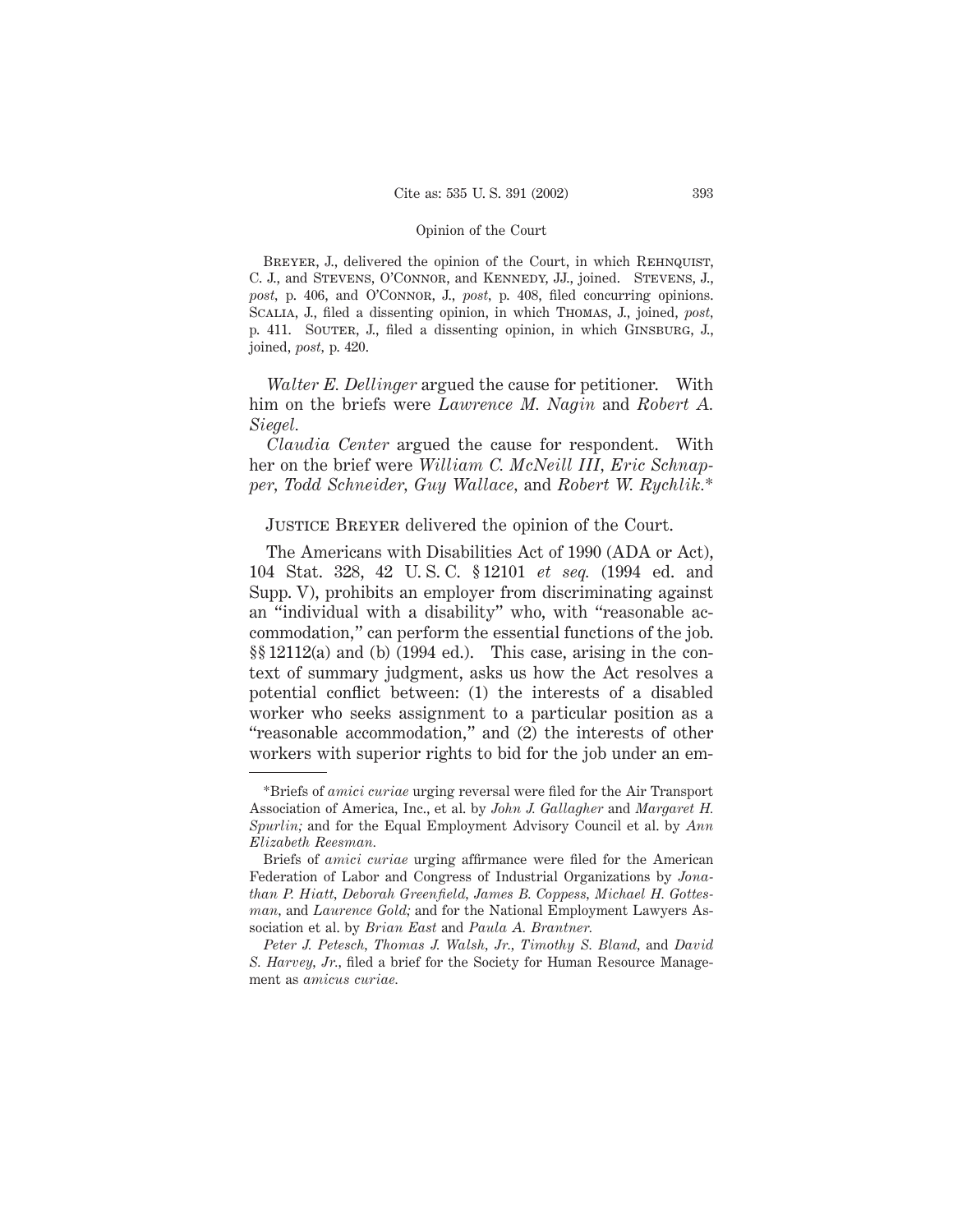ployer's seniority system. In such a case, does the accommodation demand trump the seniority system?

In our view, the seniority system will prevail in the run of cases. As we interpret the statute, to show that a requested accommodation conflicts with the rules of a seniority system is ordinarily to show that the accommodation is not "reasonable." Hence such a showing will entitle an employer/defendant to summary judgment on the question unless there is more. The plaintiff remains free to present evidence of special circumstances that make "reasonable" a seniority rule exception in the particular case. And such a showing will defeat the employer's demand for summary judgment. Fed. Rule Civ. Proc. 56(e).

I

In 1990, Robert Barnett, the plaintiff and respondent here, injured his back while working in a cargo-handling position at petitioner US Airways, Inc. He invoked seniority rights and transferred to a less physically demanding mailroom position. Under US Airways' seniority system, that position, like others, periodically became open to senioritybased employee bidding. In 1992, Barnett learned that at least two employees senior to him intended to bid for the mailroom job. He asked US Airways to accommodate his disability-imposed limitations by making an exception that would allow him to remain in the mailroom. After permitting Barnett to continue his mailroom work for five months while it considered the matter, US Airways eventually decided not to make an exception. And Barnett lost his *job*.

Barnett then brought this ADA suit claiming, among other things, that he was an "individual with a disability" capable of performing the essential functions of the mailroom job, that the mailroom job amounted to a "reasonable accommodation" of his disability, and that US Airways, in refusing to assign him the job, unlawfully discriminated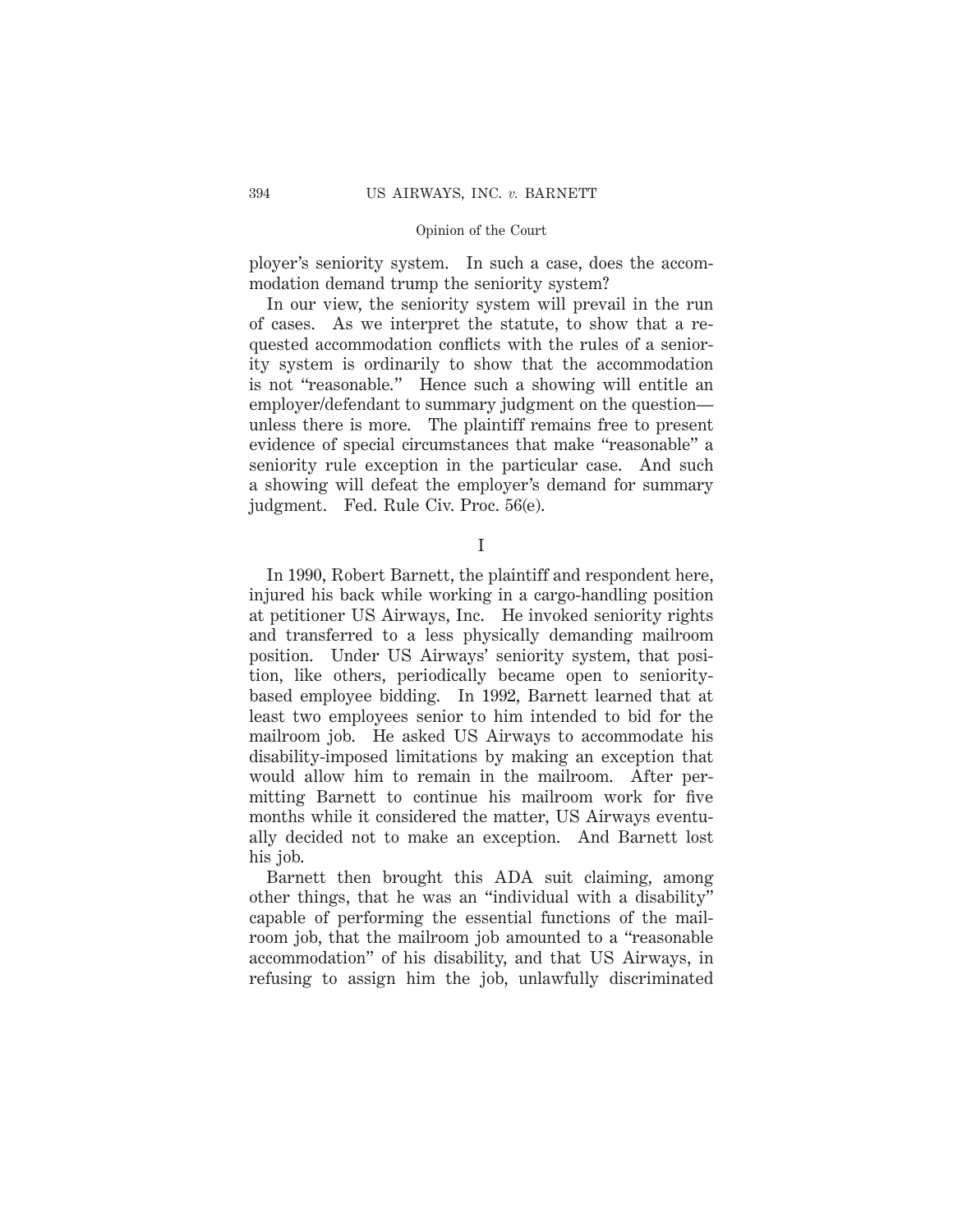against him. US Airways moved for summary judgment. It supported its motion with appropriate affidavits, Fed. Rule Civ. Proc. 56, contending that its "well-established" seniority system granted other employees the right to obtain the mailroom position.

The District Court found that the undisputed facts about seniority warranted summary judgment in US Airways' favor. The Act says that an employer who fails to make "reasonable accommodations to the known physical or mental limitations of an [employee] with a disability" discriminates *"unless"* the employer "can demonstrate that the accommodation would impose an *undue hardship* on the operation of [its] business."  $42 \text{ U.S. C. } $12112(b)(5)(\text{A})$  (emphasis added). The court said:

"[T]he uncontroverted evidence shows that the USAir seniority system has been in place for 'decades' and governs over 14,000 USAir Agents. Moreover, seniority policies such as the one at issue in this case are common to the airline industry. Given this context, it seems clear that the USAir employees were justified in relying upon the policy. As such, any significant alteration of that policy would result in undue hardship to both the company and its non-disabled employees." App. to Pet. for Cert. 96a.

An en banc panel of the United States Court of Appeals for the Ninth Circuit reversed. It said that the presence of a seniority system is merely "a factor in the undue hardship analysis." 228 F. 3d 1105, 1120 (2000). And it held that "[a] case-by-case fact intensive analysis is required to determine whether any particular reassignment would constitute an undue hardship to the employer." *Ibid.*

US Airways petitioned for certiorari, asking us to decide whether

"the [ADA] requires an employer to reassign a disabled employee to a position as a 'reasonable accommodation'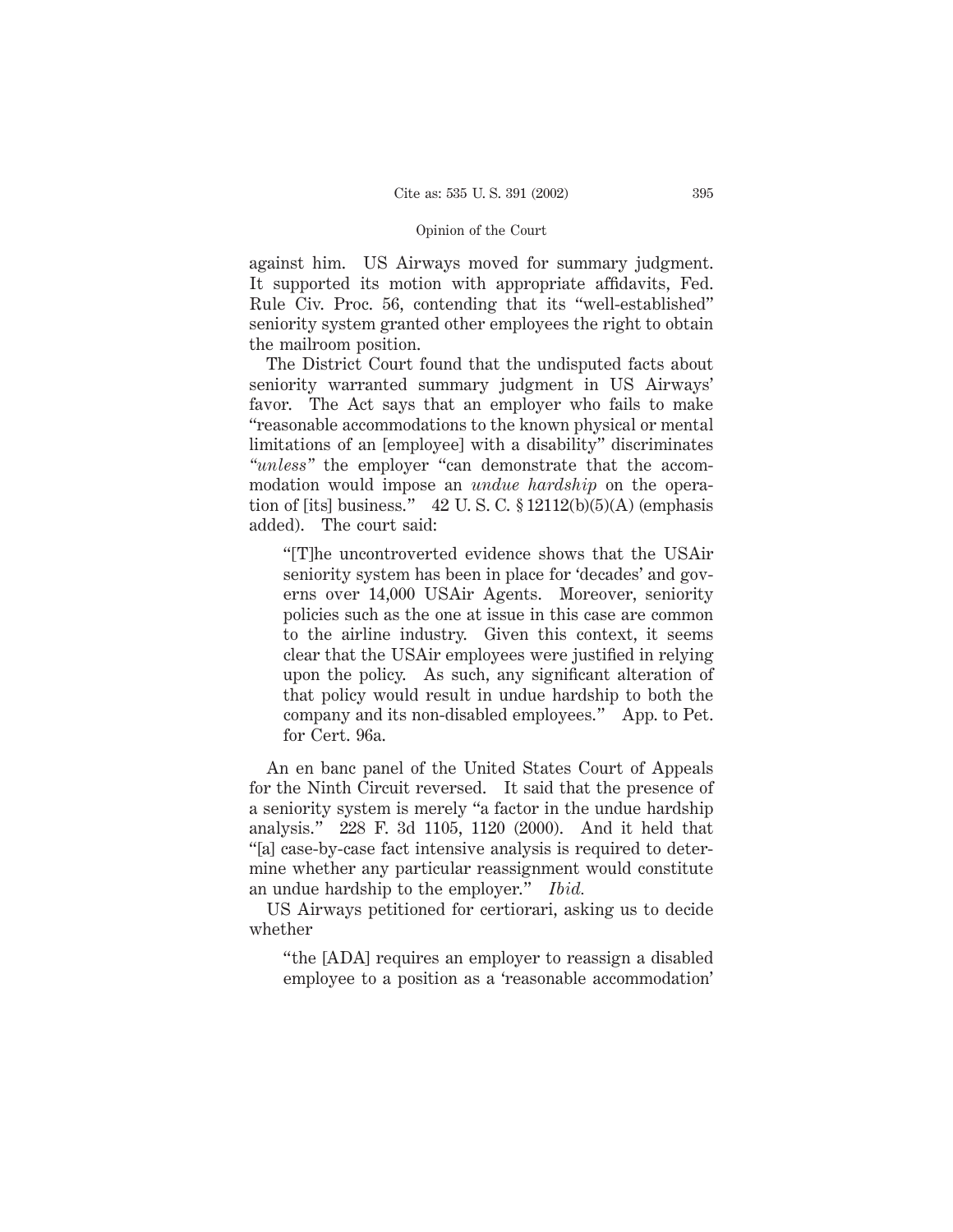even though another employee is entitled to hold the position under the employer's bona fide and established seniority system." Brief for Petitioner i.

The Circuits have reached different conclusions about the legal significance of a seniority system. Compare 228 F. 3d, at 1120, with *EEOC* v. *Sara Lee Corp.,* 237 F. 3d 349, 354 (CA4 2001). We agreed to answer US Airways' question.

II

In answering the question presented, we must consider the following statutory provisions. First, the ADA says that an employer may not "discriminate against a qualified individual with a disability." 42 U. S. C. § 12112(a). Second, the ADA says that a "qualified" individual includes "an individual with a disability who, *with* or without *reasonable accommodation,* can perform the essential functions of" the relevant "employment position." § 12111(8) (emphasis added). Third, the ADA says that "discrimination" includes an employer's "*not making reasonable accommodations* to the known physical or mental limitations of an otherwise qualified . . . employee, *unless* [the employer] can demonstrate that the accommodation would impose an *undue hardship* on the operation of [its] business."  $$12112(b)(5)(A)$ (emphasis added). Fourth, the ADA says that the term " 'reasonable accommodation' may include . . . reassignment to a vacant position."  $$12111(9)(B)$ .

The parties interpret this statutory language as applied to seniority systems in radically different ways. In US Airways' view, the fact that an accommodation would violate the rules of a seniority system always shows that the accommodation is not a "reasonable" one. In Barnett's polar opposite view, a seniority system violation never shows that an accommodation sought is not a "reasonable" one. Barnett concedes that a violation of seniority rules might help to show that the accommodation will work "undue" employer "hardship," but that is a matter for an employer to demonstrate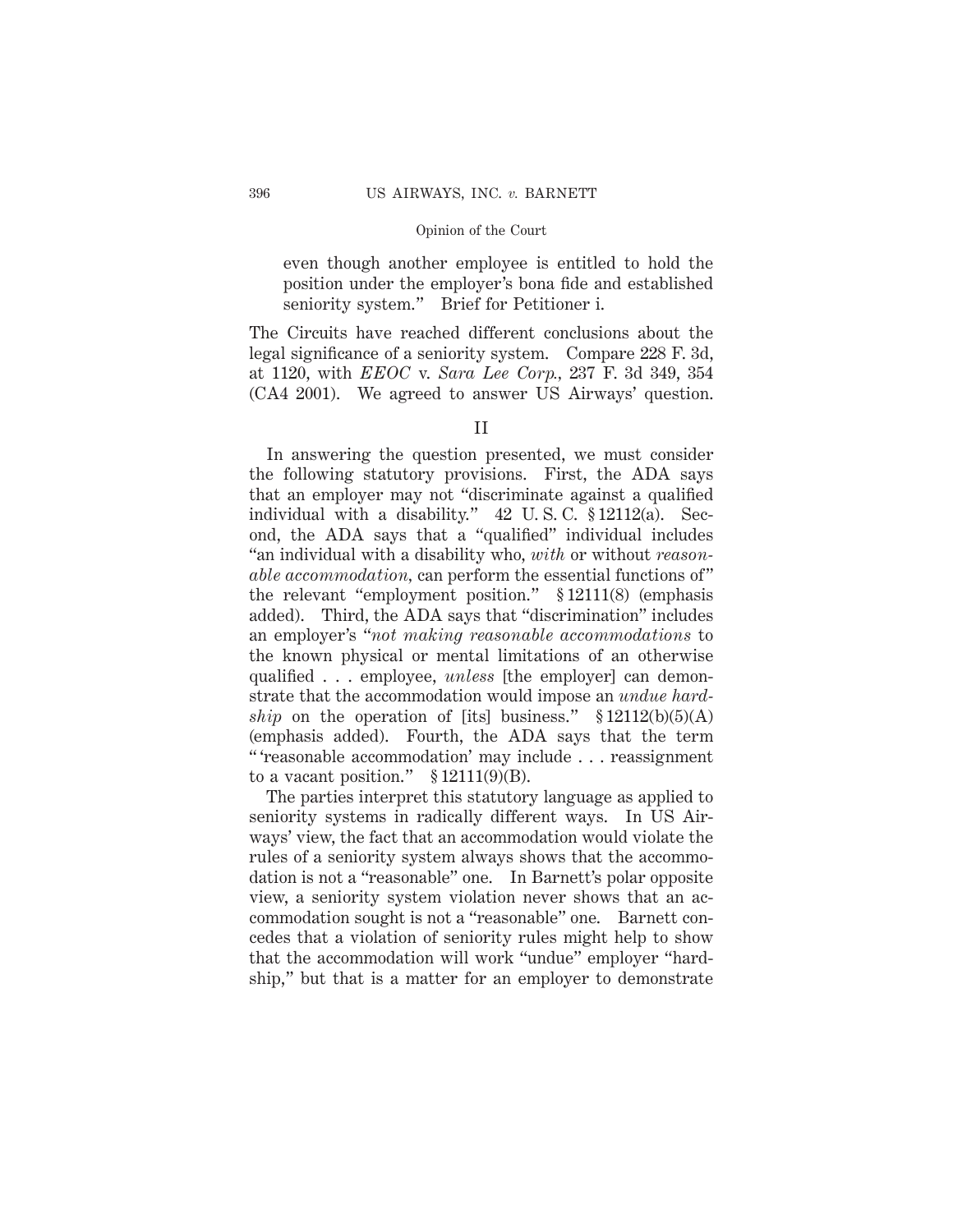case by case. We shall initially consider the parties' main legal arguments in support of these conflicting positions.

## A

US Airways' claim that a seniority system virtually always trumps a conflicting accommodation demand rests primarily upon its view of how the Act treats workplace "preferences." Insofar as a requested accommodation violates a disability-neutral workplace rule, such as a seniority rule, it grants the employee with a disability treatment that other workers could not receive. Yet the Act, US Airways says, seeks only "equal" treatment for those with disabilities. See, *e. g.,* 42 U. S. C. § 12101(a)(9). It does not, it contends, require an employer to grant preferential treatment. Cf. H. R. Rep. No. 101–485, pt. 2, p. 66 (1990); S. Rep. No. 101–116, pp. 26–27 (1989) (employer has no "obligation to prefer *applicants* with disabilities over other *applicants*" (emphasis added)). Hence it does not require the employer to grant a request that, in violating a disability-neutral rule, would provide a preference.

While linguistically logical, this argument fails to recognize what the Act specifies, namely, that preferences will sometimes prove necessary to achieve the Act's basic equal opportunity goal. The Act requires preferences in the form of "reasonable accommodations" that are needed for those with disabilities to obtain the *same* workplace opportunities that those without disabilities automatically enjoy. By definition any special "accommodation" requires the employer to treat an employee with a disability differently, *i. e.,* preferentially. And the fact that the difference in treatment violates an employer's disability-neutral rule cannot by itself place the accommodation beyond the Act's potential reach.

Were that not so, the "reasonable accommodation" provision could not accomplish its intended objective. Neutral office assignment rules would automatically prevent the ac-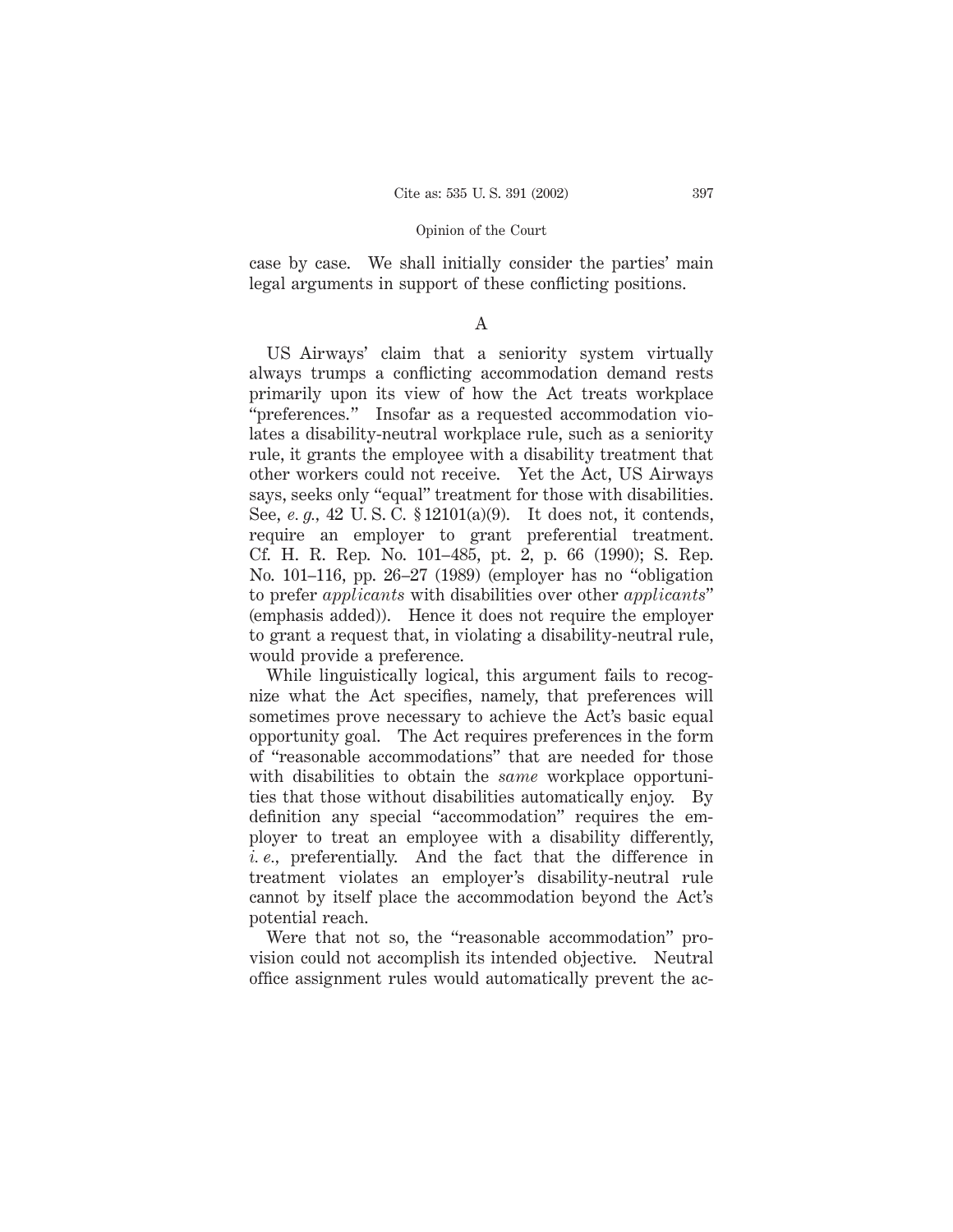commodation of an employee whose disability-imposed limitations require him to work on the ground floor. Neutral "break-from-work" rules would automatically prevent the accommodation of an individual who needs additional breaks from work, perhaps to permit medical visits. Neutral furniture budget rules would automatically prevent the accommodation of an individual who needs a different kind of chair or desk. Many employers will have neutral rules governing the kinds of actions most needed to reasonably accommodate a worker with a disability. See 42 U. S. C. § 12111(9)(b) (setting forth examples such as "job restructuring," "part-time or modified work schedules," "acquisition or modification of equipment or devices," "and other similar accommodations"). Yet Congress, while providing such examples, said nothing suggesting that the presence of such neutral rules would create an automatic exemption. Nor have the lower courts made any such suggestion. Cf. *Garcia-Ayala* v. *Lederle Parenterals, Inc.,* 212 F. 3d 638, 648 (CA1 2000) (requiring leave beyond that allowed under the company's own leave policy); *Hendricks-Robinson* v. *Excel Corp.,* 154 F. 3d 685, 699 (CA7 1998) (requiring exception to employer's neutral "physical fitness" job requirement).

In sum, the nature of the "reasonable accommodation" requirement, the statutory examples, and the Act's silence about the exempting effect of neutral rules together convince us that the Act does not create any such automatic exemption. The simple fact that an accommodation would provide a "preference"—in the sense that it would permit the worker with a disability to violate a rule that others must obey—cannot, *in and of itself,* automatically show that the accommodation is not "reasonable." As a result, we reject the position taken by US Airways and JUSTICE SCALIA to the contrary.

US Airways also points to the ADA provisions stating that a " 'reasonable accommodation' may include... reassignment to a *vacant* position." § 12111(9)(B) (emphasis added). And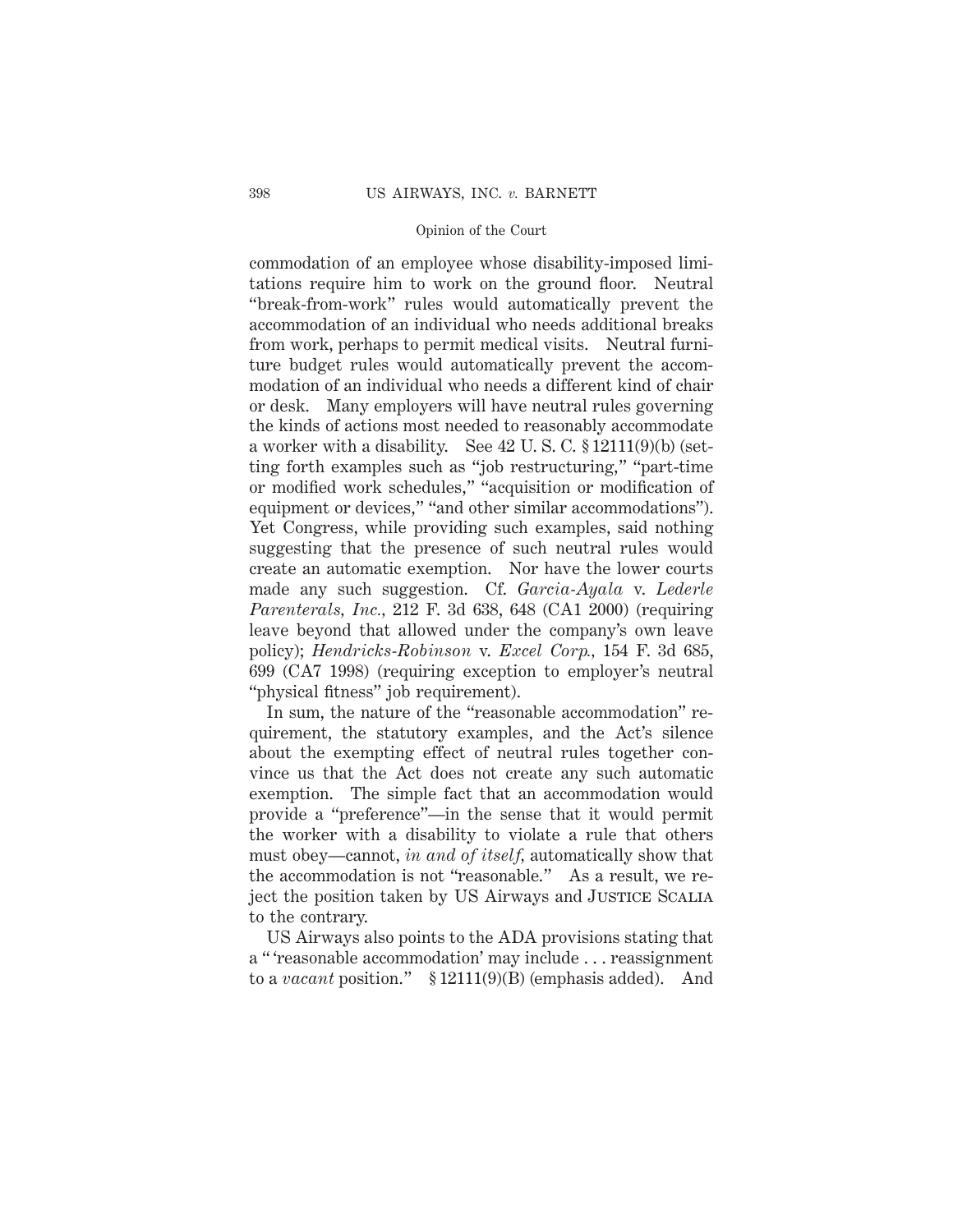it claims that the fact that an established seniority system would assign that position to another worker automatically and always means that the position is not a "vacant" one. Nothing in the Act, however, suggests that Congress intended the word "vacant" to have a specialized meaning. And in ordinary English, a seniority system can give employees seniority rights allowing them to bid for a "vacant" position. The position in this case was held, at the time of suit, by Barnett, not by some other worker; and that position, under the US Airways seniority system, became an "open" one. Brief for Petitioner 5. Moreover, US Airways has said that it "reserves the right to change any and all" portions of the seniority system at will. Lodging of Respondent 2 (US Air Personnel Policy Guide for Agents). Consequently, we cannot agree with US Airways about the position's vacancy; nor do we agree that the Act would automatically deny Barnett's accommodation request for that reason.

B

Barnett argues that the statutory words "reasonable accommodation" mean only "effective accommodation," authorizing a court to consider the requested accommodation's ability to meet an individual's disability-related needs, and nothing more. On this view, a seniority rule violation, having nothing to do with the accommodation's effectiveness, has nothing to do with its "reasonableness." It might, at most, help to prove an "undue hardship on the operation of the business." But, he adds, that is a matter that the statute requires the employer to demonstrate, case by case.

In support of this interpretation Barnett points to Equal Employment Opportunity Commission (EEOC) regulations stating that "reasonable accommodation means . . . . [m]odifications or adjustments . . . that *enable* a qualified individual with a disability to perform the essential functions of [a] position." 29 CFR § 1630(o)(ii) (2001) (emphasis added). See also H. R. Rep. No. 101–485, pt. 2, at 66; S. Rep. No. 101–116,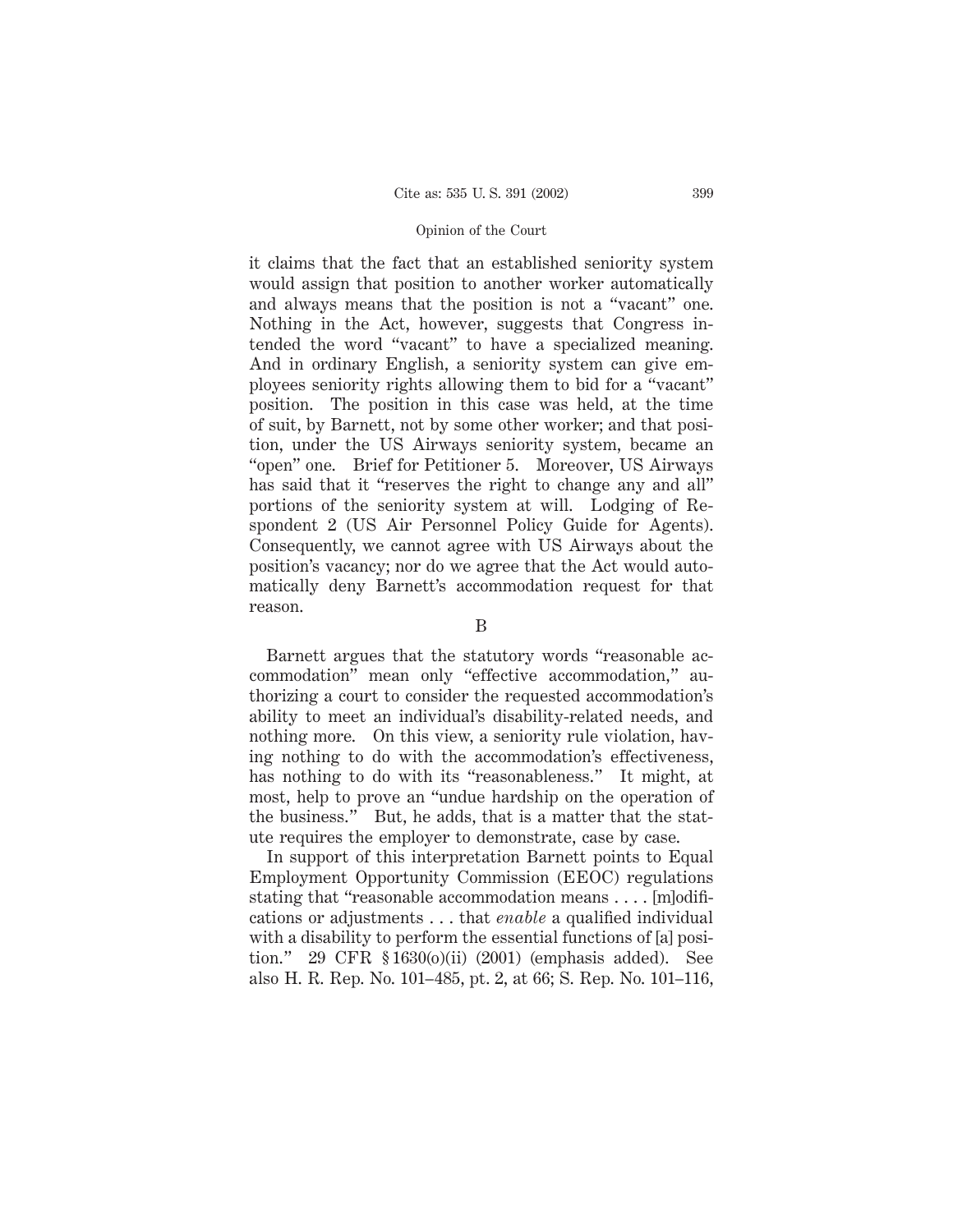at 35 (discussing reasonable accommodations in terms of "effectiveness," while discussing costs in terms of "undue hardship"). Barnett adds that any other view would make the words "reasonable accommodation" and "undue hardship" virtual mirror images—creating redundancy in the statute. And he says that any such other view would create a practical burden of proof dilemma.

The practical burden of proof dilemma arises, Barnett argues, because the statute imposes the burden of demonstrating an "undue hardship" upon the employer, while the burden of proving "reasonable accommodation" remains with the plaintiff, here the employee. This allocation seems sensible in that an employer can more frequently and easily prove the presence of business hardship than an employee can prove its absence. But suppose that an employee must counter a claim of "seniority rule violation" in order to prove that an "accommodation" request is "reasonable." Would that not force the employee to prove what is in effect an absence, *i. e.,* an absence of hardship, despite the statute's insistence that the employer "demonstrate" hardship's presence?

These arguments do not persuade us that Barnett's legal interpretation of "reasonable" is correct. For one thing, in ordinary English the word "reasonable" does not mean "effective." It is the word "accommodation," not the word "reasonable," that conveys the need for effectiveness. An *ineffective* "modification" or "adjustment" will not *accommodate* a disabled individual's limitations. Nor does an ordinary English meaning of the term "reasonable accommodation" make of it a simple, redundant mirror image of the term "undue hardship." The statute refers to an "undue hardship on the operation of the business." 42 U.S.C. § 12112(b)(5)(A). Yet a demand for an effective accommodation could prove unreasonable because of its impact, not on business operations, but on fellow employees—say, because it will lead to dismissals, relocations, or modification of em-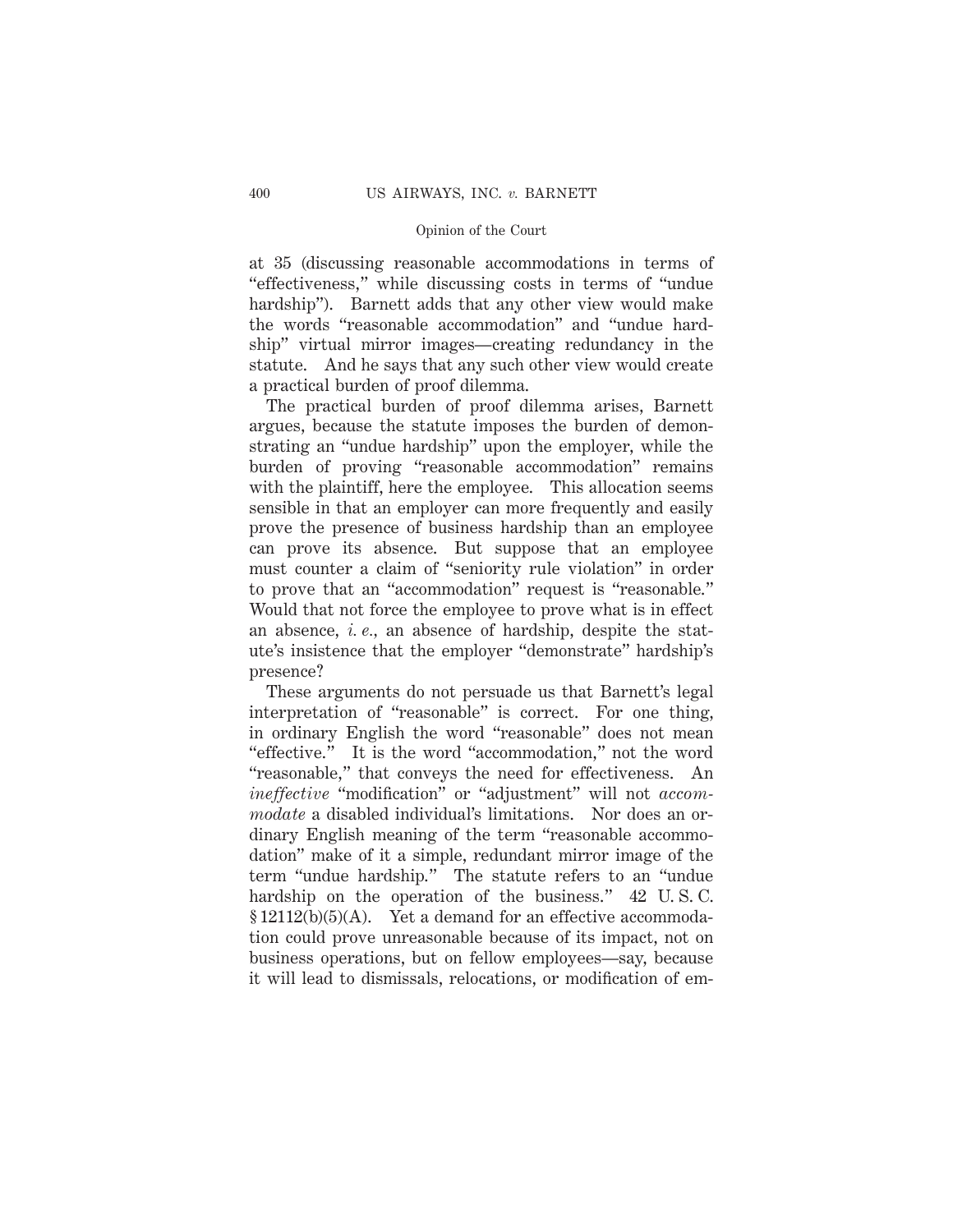ployee benefits to which an employer, looking at the matter from the perspective of the business itself, may be relatively indifferent.

Neither does the statute's primary purpose require Barnett's special reading. The statute seeks to diminish or to eliminate the stereotypical thought processes, the thoughtless actions, and the hostile reactions that far too often bar those with disabilities from participating fully in the Nation's life, including the workplace. See generally §§ 12101(a) and (b). These objectives demand unprejudiced thought and reasonable responsive reaction on the part of employers and fellow workers alike. They will sometimes require affirmative conduct to promote entry of disabled people into the work force. See *supra,* at 397–398. They do not, however, demand action beyond the realm of the reasonable.

Neither has Congress indicated in the statute, or elsewhere, that the word "reasonable" means no more than "effective." The EEOC regulations do say that reasonable accommodations "enable" a person with a disability to perform the essential functions of a task. But that phrasing simply emphasizes the statutory provision's basic objective. The regulations do not say that "enable" and "reasonable" mean the same thing. And as discussed below, no court of appeals has so read them. But see 228 F. 3d, at 1122–1123 (Gould, J., concurring).

Finally, an ordinary language interpretation of the word "reasonable" does not create the "burden of proof" dilemma to which Barnett points. Many of the lower courts, while rejecting both US Airways' and Barnett's more absolute views, have reconciled the phrases "reasonable accommodation" and "undue hardship" in a practical way.

They have held that a plaintiff/employee (to defeat a defendant/employer's motion for summary judgment) need only show that an "accommodation" seems reasonable on its face, *i. e.,* ordinarily or in the run of cases. See, *e. g., Reed* v. *LePage Bakeries, Inc.,* 244 F. 3d 254, 259 (CA1 2001)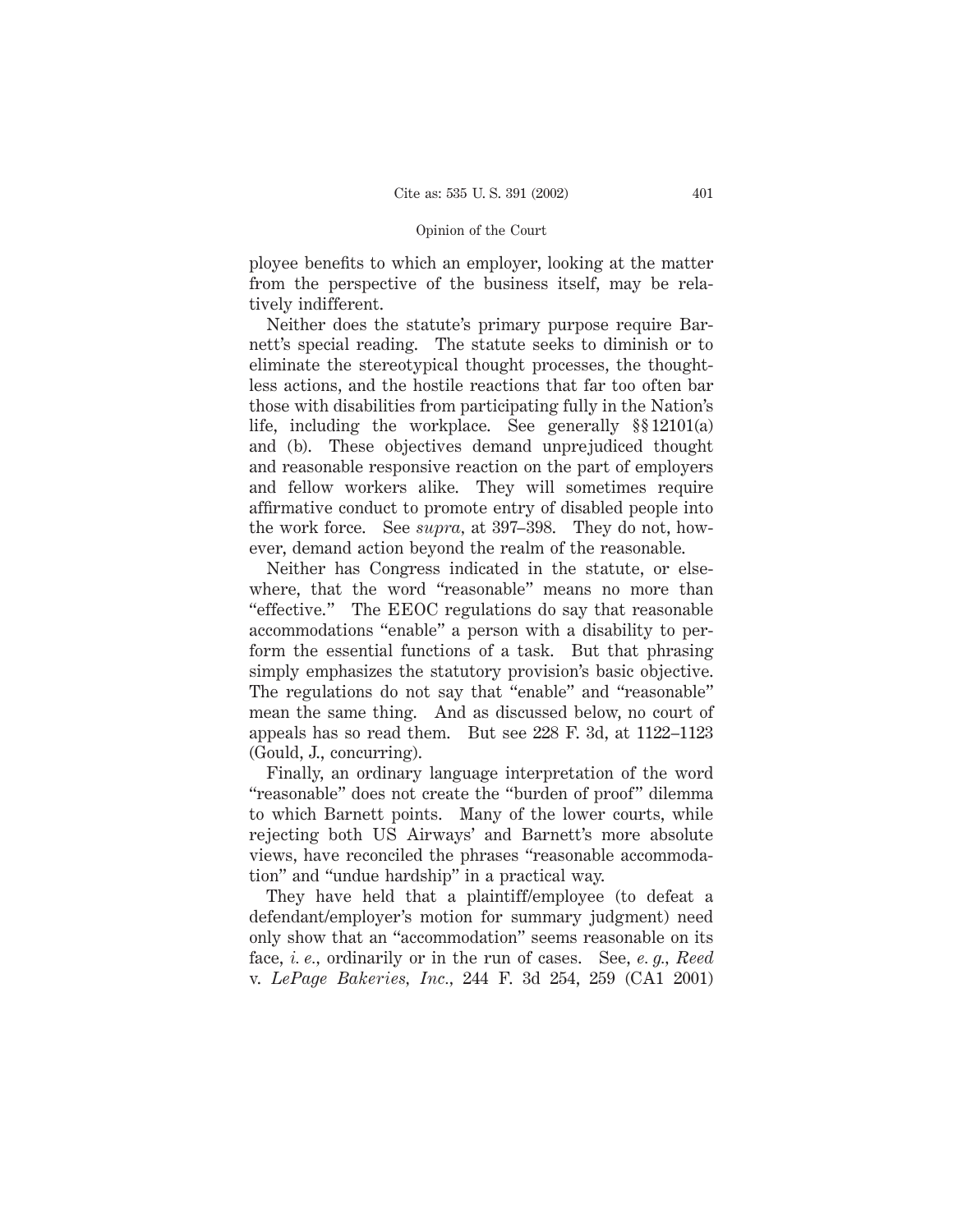(plaintiff meets burden on reasonableness by showing that, "at least on the face of things," the accommodation will be feasible for the employer); *Borkowski* v. *Valley Central School Dist.,* 63 F. 3d 131, 138 (CA2 1995) (plaintiff satisfies "burden of production" by showing "plausible accommodation"); *Barth* v. *Gelb,* 2 F. 3d 1180, 1187 (CADC 1993) (interpreting parallel language in Rehabilitation Act, stating that plaintiff need only show he seeks a "*method of accommodation* that is reasonable in the run of cases" (emphasis in original)).

Once the plaintiff has made this showing, the defendant/ employer then must show special (typically case-specific) circumstances that demonstrate undue hardship in the particular circumstances. See *Reed, supra,* at 258 (" 'undue hardship inquiry focuses on the hardships imposed . . . in the context of the particular [employer's] operations' ") (quoting *Barth, supra,* at 1187); *Borkowski, supra,* at 138 (after plaintiff makes initial showing, burden falls on employer to show that particular accommodation "would cause it to suffer an undue hardship"); *Barth, supra,* at 1187 ("undue hardship inquiry focuses on the hardships imposed . . . in the context of the particular agency's operations").

Not every court has used the same language, but their results are functionally similar. In our opinion, that practical view of the statute, applied consistently with ordinary summary judgment principles, see Fed. Rule Civ. Proc. 56, avoids Barnett's burden of proof dilemma, while reconciling the two statutory phrases ("reasonable accommodation" and "undue hardship").

### III

The question in the present case focuses on the relationship between seniority systems and the plaintiff's need to show that an "accommodation" seems reasonable on its face, *i. e.,* ordinarily or in the run of cases. We must assume that the plaintiff, an employee, is an "individual with a disability." He has requested assignment to a mailroom position as a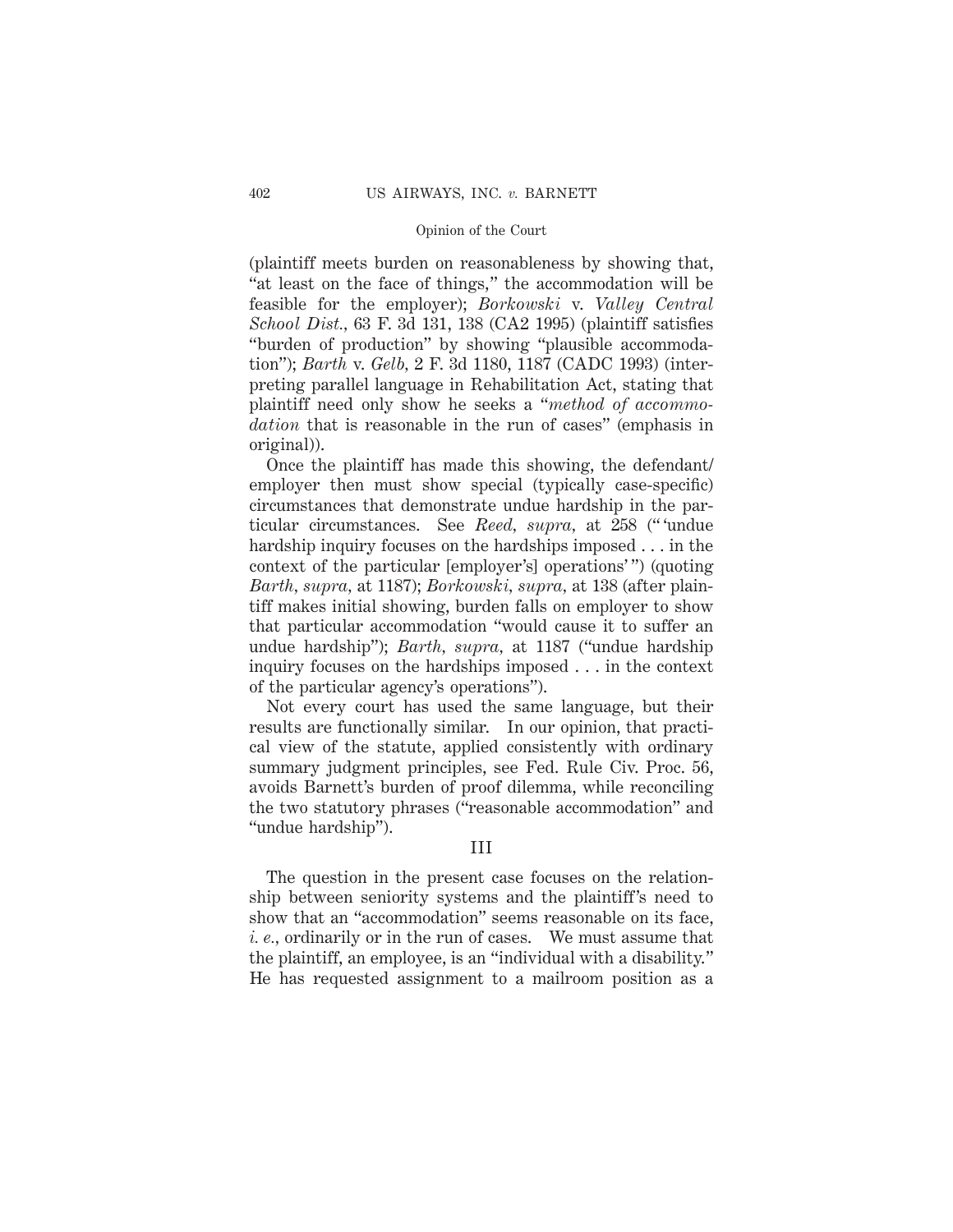"reasonable accommodation." We also assume that normally such a request would be reasonable within the meaning of the statute, were it not for one circumstance, namely, that the assignment would violate the rules of a seniority system. See § 12111(9) ("reasonable accommodation" may include "reassignment to a vacant position"). Does that circumstance mean that the proposed accommodation is not a "reasonable" one?

In our view, the answer to this question ordinarily is "yes." The statute does not require proof on a case-by-case basis that a seniority system should prevail. That is because it would not be reasonable in the run of cases that the assignment in question trump the rules of a seniority system. To the contrary, it will ordinarily be unreasonable for the assignment to prevail.

#### A

Several factors support our conclusion that a proposed accommodation will not be reasonable in the run of cases. Analogous case law supports this conclusion, for it has recognized the importance of seniority to employee-management relations. This Court has held that, in the context of a Title VII religious discrimination case, an employer need not adapt to an employee's special worship schedule as a "reasonable accommodation" where doing so would conflict with the seniority rights of other employees. *Trans World Airlines, Inc.* v. *Hardison,* 432 U. S. 63, 79–80 (1977). The lower courts have unanimously found that collectively bargained seniority trumps the need for reasonable accommodation in the context of the linguistically similar Rehabilitation Act. See *Eckles* v. *Consolidated Rail Corp.,* 94 F. 3d 1041, 1047– 1048 (CA7 1996) (collecting cases); *Shea* v. *Tisch,* 870 F. 2d 786, 790 (CA1 1989); *Carter* v. *Tisch,* 822 F. 2d 465, 469 (CA4 1987); *Jasany* v. *United States Postal Service,* 755 F. 2d 1244, 1251–1252 (CA6 1985). And several Circuits, though differing in their reasoning, have reached a similar conclusion in the context of seniority and the ADA. See *Smith* v. *Mid-*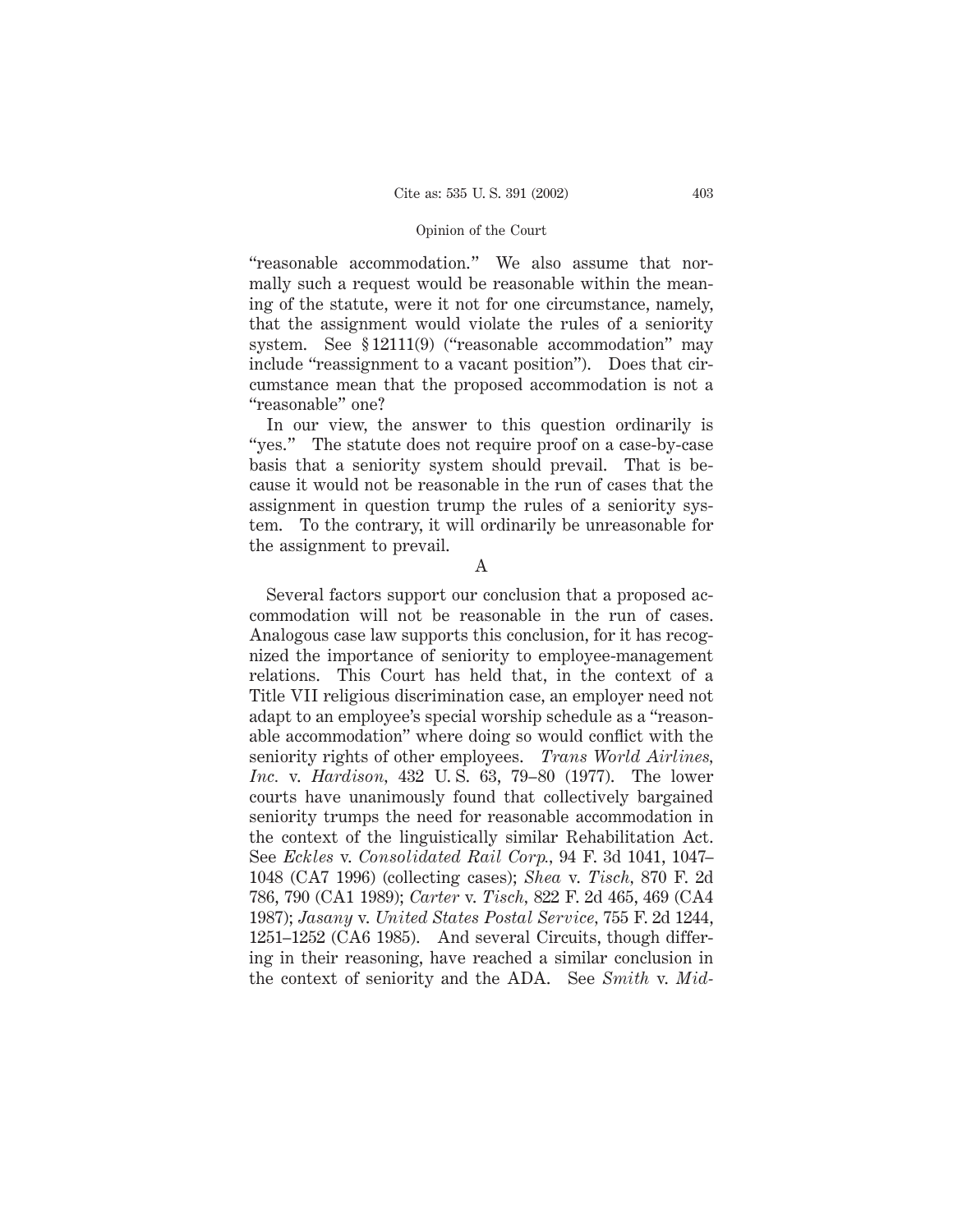*land Brake, Inc.,* 180 F. 3d 1154, 1175 (CA10 1999); *Feliciano* v. *Rhode Island,* 160 F. 3d 780, 787 (CA1 1998); *Eckles, supra,* at 1047–1048. All these cases discuss *collectively bargained* seniority systems, not systems (like the present system) which are unilaterally imposed by management. But the relevant seniority system advantages, and related difficulties that result from violations of seniority rules, are not limited to collectively bargained systems.

For one thing, the typical seniority system provides important employee benefits by creating, and fulfilling, employee expectations of fair, uniform treatment. These benefits include "job security and an opportunity for steady and predictable advancement based on objective standards." Brief for Petitioner 32 (citing Fallon & Weiler, Firefighters v. Stotts: Conflicting Models of Racial Justice, 1984 S. Ct. Rev. 1, 57–58). See also 1 B. Lindemann & P. Grossman, Employment Discrimination Law 72 (3d ed. 1996) ("One of the most important aspects of competitive seniority is its use in determining who will be laid off during a reduction in force"). They include "an element of due process," limiting "unfairness in personnel decisions." Gersuny, Origins of Seniority Provisions in Collective Bargaining, 33 Lab. L. J. 518, 519 (1982). And they consequently encourage employees to invest in the employing company, accepting "less than their value to the firm early in their careers" in return for greater benefits in later years. J. Baron & D. Kreps, Strategic Human Resources: Frameworks for General Managers 288 (1999).

Most important for present purposes, to require the typical employer to show more than the existence of a seniority system might well undermine the employees' expectations of consistent, uniform treatment—expectations upon which the seniority system's benefits depend. That is because such a rule would substitute a complex case-specific "accommodation" decision made by management for the more uniform, impersonal operation of seniority rules. Such management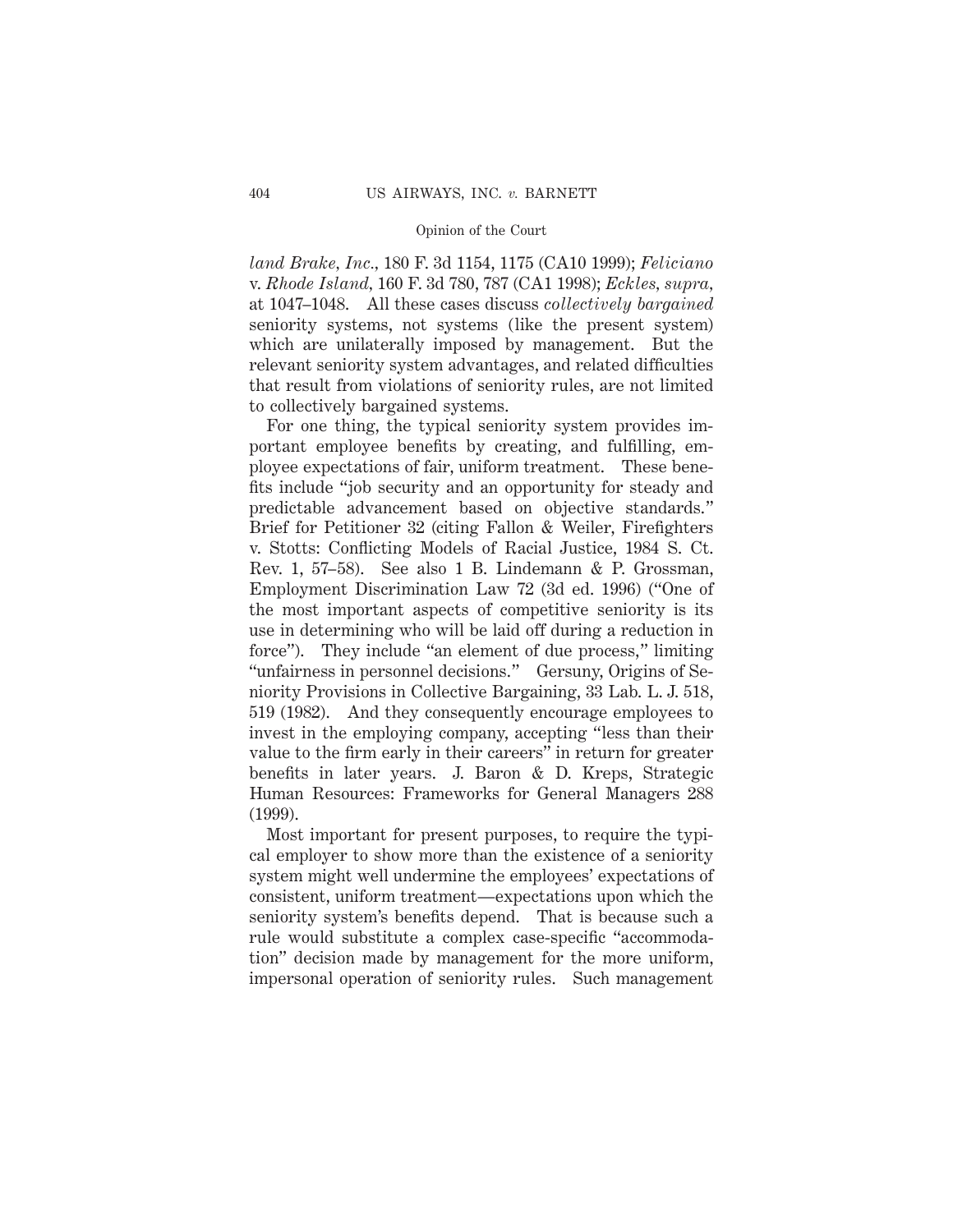decisionmaking, with its inevitable discretionary elements, would involve a matter of the greatest importance to employees, namely, layoffs; it would take place outside, as well as inside, the confines of a court case; and it might well take place fairly often. Cf. ADA,  $42 \text{ U.S. C. } \S 12101(a)(1)$  (estimating that some 43 million Americans suffer from physical or mental disabilities). We can find nothing in the statute that suggests Congress intended to undermine seniority systems in this way. And we consequently conclude that the employer's showing of violation of the rules of a seniority system is by itself ordinarily sufficient.

B

The plaintiff (here the employee) nonetheless remains free to show that special circumstances warrant a finding that, despite the presence of a seniority system (which the ADA may not trump in the run of cases), the requested "accommodation" is "reasonable" on the particular facts. That is because special circumstances might alter the important expectations described above. Cf. *Borkowski,* 63 F. 3d, at 137 ("[A]n accommodation that imposed burdens that would be unreasonable for most members of an industry might nevertheless be required of an individual defendant in light of that employer's particular circumstances"). See also *Woodman* v. *Runyon,* 132 F. 3d 1330, 1343–1344 (CA10 1997). The plaintiff might show, for example, that the employer, having retained the right to change the seniority system unilaterally, exercises that right fairly frequently, reducing employee expectations that the system will be followed—to the point where one more departure, needed to accommodate an individual with a disability, will not likely make a difference. The plaintiff might show that the system already contains exceptions such that, in the circumstances, one further exception is unlikely to matter. We do not mean these examples to exhaust the kinds of showings that a plaintiff might make. But we do mean to say that the plaintiff must bear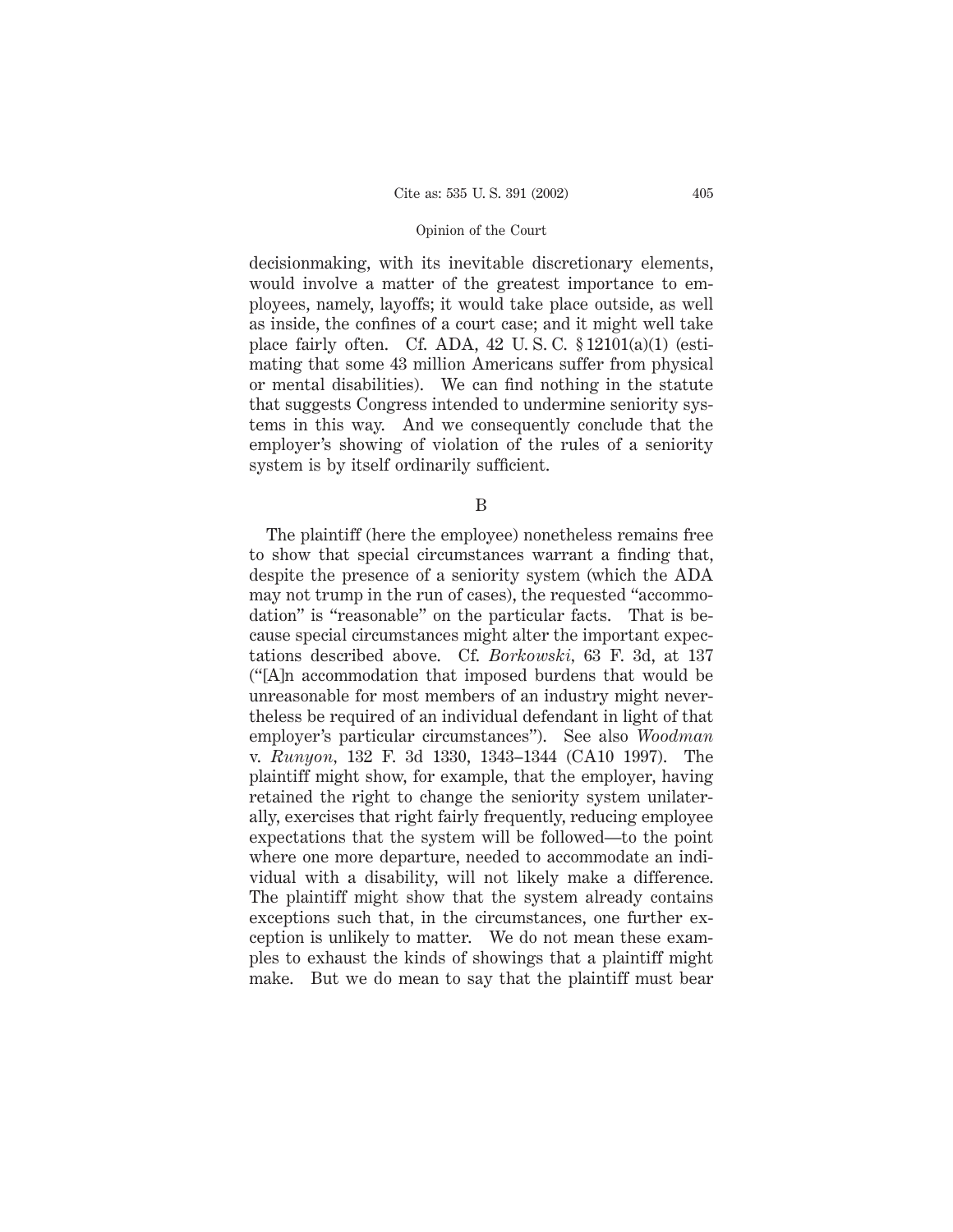### STEVENS, J., concurring

the burden of showing special circumstances that make an exception from the seniority system reasonable in the particular case. And to do so, the plaintiff must explain why, in the particular case, an exception to the employer's seniority policy can constitute a "reasonable accommodation" even though in the ordinary case it cannot.

# IV

In its question presented, US Airways asked us whether the ADA requires an employer to assign a disabled employee to a particular position even though another employee is entitled to that position under the employer's "established seniority system." We answer that *ordinarily* the ADA does not require that assignment. Hence, a showing that the assignment would violate the rules of a seniority system warrants summary judgment for the employer—unless there is more. The plaintiff must present evidence of that "more," namely, special circumstances surrounding the particular case that demonstrate the assignment is nonetheless reasonable.

Because the lower courts took a different view of the matter, and because neither party has had an opportunity to seek summary judgment in accordance with the principles we set forth here, we vacate the Court of Appeals' judgment and remand the case for further proceedings consistent with this opinion.

*It is so ordered.*

JUSTICE STEVENS, concurring.

While I join the Court's opinion, my colleagues' separate writings prompt these additional comments.

A possible conflict with an employer's seniority system is relevant to the question whether a disabled employee's requested accommodation is "reasonable" within the meaning of the Americans with Disabilities Act of 1990. For that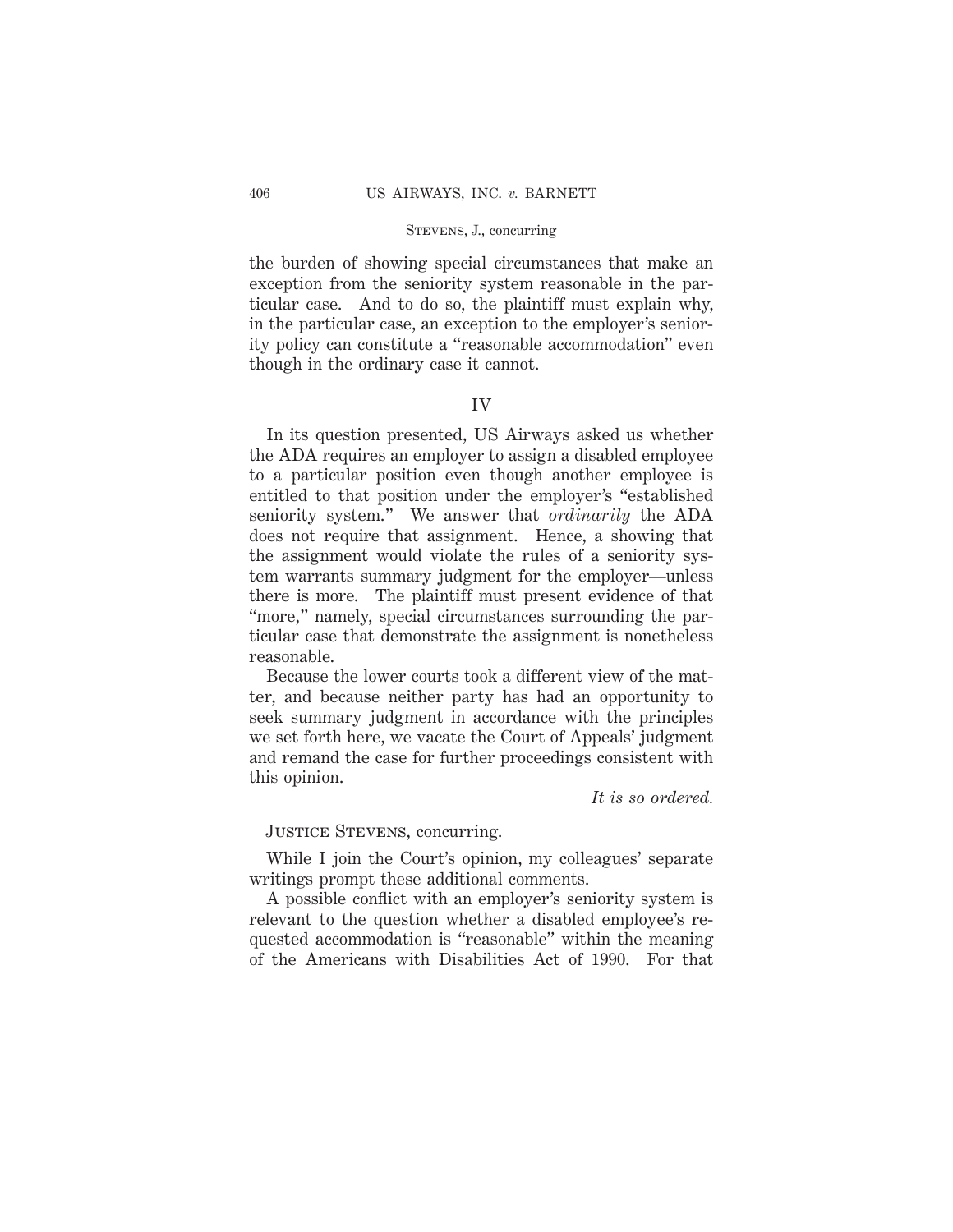### STEVENS, J., concurring

reason, to the extent that the Court of Appeals concluded that a seniority system is only relevant to the question whether a given accommodation would impose an "undue hardship" on an employer, or determined that such a system has only a minor bearing on the reasonableness inquiry, it misread the statute.

Although the Court of Appeals did not apply the standard that the Court endorses today, it correctly rejected the *per se* rule that petitioner has pressed upon us and properly reversed the District Court's entry of summary judgment for petitioner. The Court of Appeals also correctly held that there was a triable issue of fact precluding the entry of summary judgment with respect to whether petitioner violated the statute by failing to engage in an interactive process concerning respondent's three proposed accommodations. 228 F. 3d 1105, 1117 (CA9 2000) (en banc). This latter holding is untouched by the Court's opinion today.

Among the questions that I have not been able to answer on the basis of the limited record that has been presented to us are: (1) whether the mailroom position held by respondent became open for bidding merely in response to a routine airline schedule change, $\alpha$  or as the direct consequence of the layoff of several thousand employees;<sup>2</sup> (2) whether respondent's requested accommodation should be viewed as an assignment to a vacant position,<sup>3</sup> or as the maintenance of the status quo; <sup>4</sup> and (3) exactly what impact the grant of respondent's request would have had on other employees.5

<sup>1</sup> Brief for Respondent 3 (quoting Lodging of Respondent 7–8 (letter, dated Mar. 8, 1994, from petitioner's counsel to Equal Employment Opportunity Commission)).

<sup>2</sup> Brief for Petitioner 5 (citing App. 21 (declaration in support of petitioner's summary judgment motion)).

<sup>&</sup>lt;sup>3</sup> See *post*, at 409–410 (O'CONNOR, J., concurring).

<sup>&</sup>lt;sup>4</sup> See *post*, at 423 (SOUTER, J., dissenting).

<sup>&</sup>lt;sup>5</sup> See, *e. g., ibid.* ("There was no evidence in the District Court of any unmanageable ripple effects from Barnett's request").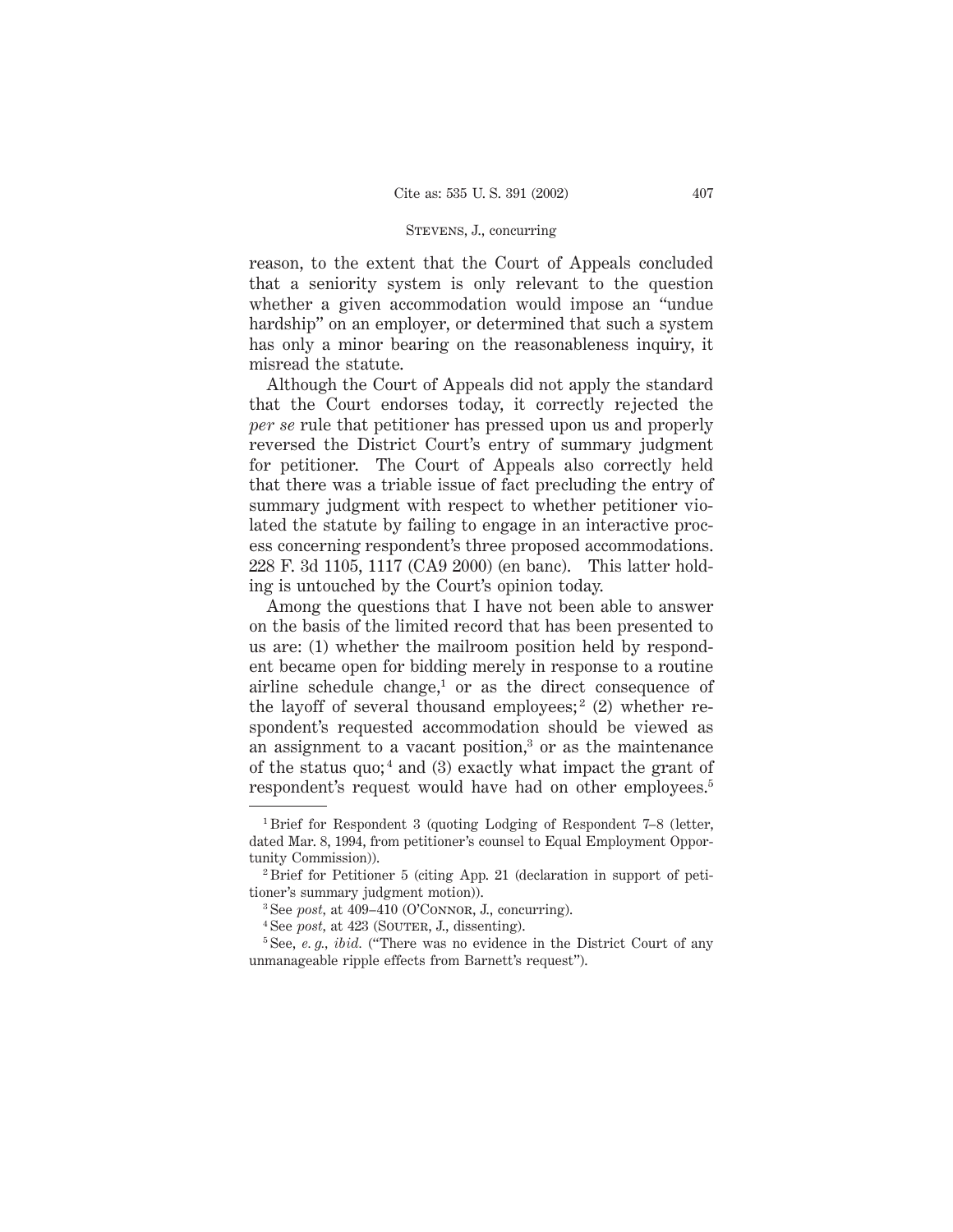### O'CONNOR, J., concurring

As I understand the Court's opinion, on remand, respondent will have the burden of answering these and other questions in order to overcome the presumption that petitioner's seniority system justified respondent's discharge.

# JUSTICE O'CONNOR, concurring.

I agree with portions of the opinion of the Court, but I find problematic the Court's test for determining whether the fact that a job reassignment violates a seniority system makes the reassignment an unreasonable accommodation under the Americans with Disabilities Act of 1990 (ADA or Act), 42 U. S. C. § 12101 *et seq.* (1994 ed. and Supp. V). Although a seniority system plays an important role in the workplace, for the reasons I explain below, I would prefer to say that the effect of a seniority system on the reasonableness of a reassignment as an accommodation for purposes of the ADA depends on whether the seniority system is legally enforceable. "Were it possible for me to adhere to [this belief] in my vote, and for the Court at the same time to [adopt a majority rule]," I would do so. *Screws* v. *United States,* 325 U. S. 91, 134 (1945) (Rutledge, J., concurring in result). "The Court, however, is divided in opinion," *ibid.,* and if each Member voted consistently with his or her beliefs, we would not agree on a resolution of the question presented in this case. Yet "[s]talemate should not prevail," *ibid.,* particularly in a case in which we are merely interpreting a statute. Accordingly, in order that the Court may adopt a rule, and because I believe the Court's rule will often lead to the same outcome as the one I would have adopted, I join the Court's opinion despite my concerns. Cf. *Bragdon* v. *Abbott,* 524 U. S. 624, 655–656 (1998) (Stevens, J., joined by Breyer, J., concurring); *Olmstead* v. *L. C.,* 527 U. S. 581, 607–608 (1999) (Stevens, J., concurring in part and concurring in judgment).

The ADA specifically lists "reassignment to a vacant position" as one example of a "reasonable accommodation." 42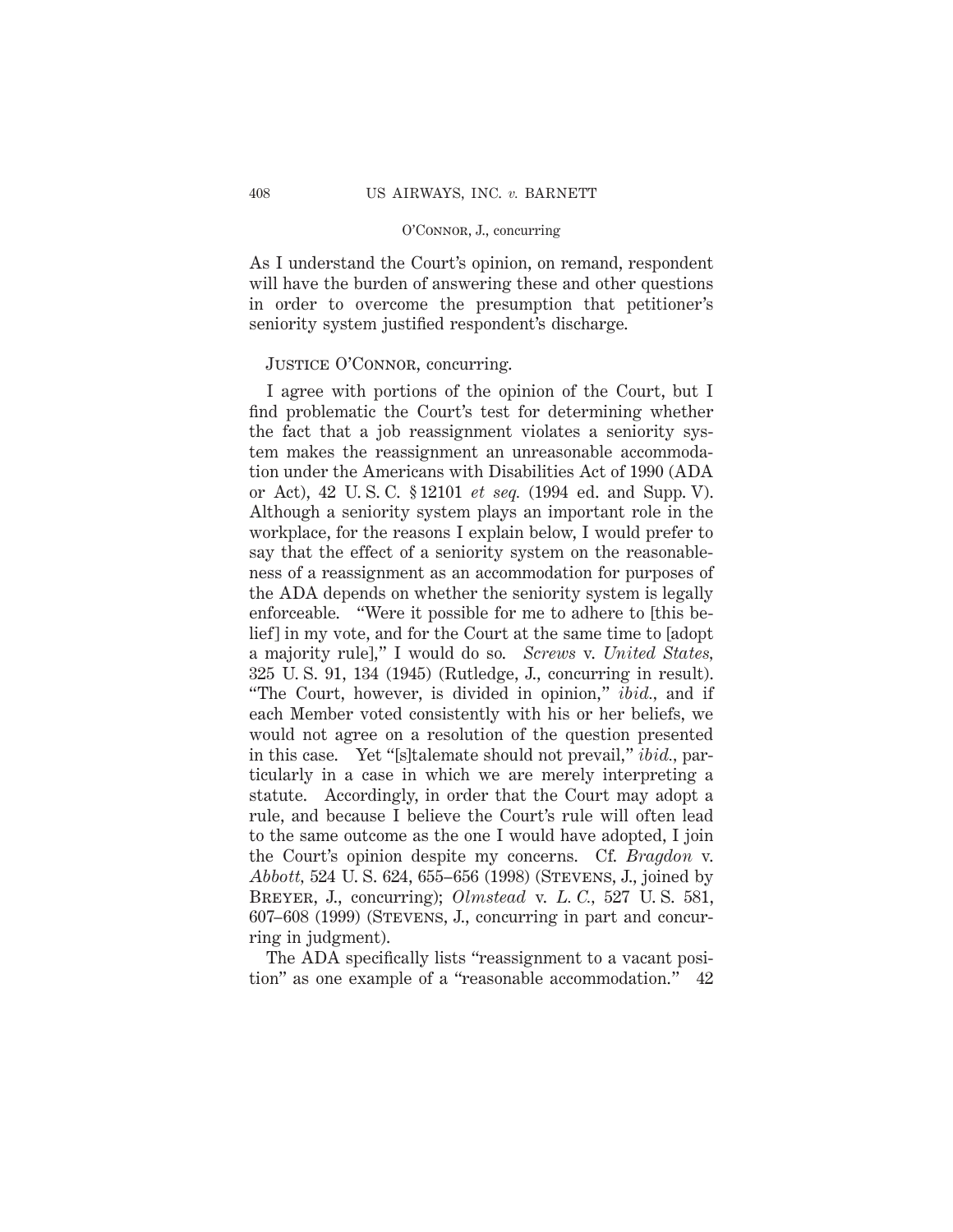### O'CONNOR, J., concurring

U. S. C. § 12111(9)(B) (1994 ed.). In deciding whether an otherwise reasonable accommodation involving a reassignment is unreasonable because it would require an exception to a seniority system, I think the relevant issue is whether the seniority system prevents the position in question from being vacant. The word "vacant" means "not filled or occupied by an incumbent [or] possessor." Webster's Third New International Dictionary 2527 (1976). In the context of a workplace, a vacant position is a position in which no employee currently works and to which no individual has a legal entitlement. For example, in a workplace without a seniority system, when an employee ceases working for the employer, the employee's former position is vacant until a replacement is hired. Even if the replacement does not start work immediately, once the replacement enters into a contractual agreement with the employer, the position is no longer vacant because it has a "possessor." In contrast, when an employee ceases working in a workplace with a legally enforceable seniority system, the employee's former position does not become vacant if the seniority system entitles another employee to it. Instead, the employee entitled to the position under the seniority system immediately becomes the new "possessor" of that position. In a workplace with an unenforceable seniority policy, however, an employee expecting assignment to a position under the seniority policy would not have any type of contractual right to the position and so could not be said to be its "possessor." The position therefore would become vacant.

Given this understanding of when a position can properly be considered vacant, if a seniority system, in the absence of the ADA, would give someone other than the individual seeking the accommodation a legal entitlement or contractual right to the position to which reassignment is sought, the seniority system prevents the position from being vacant. If a position is not vacant, then reassignment to it is not a reasonable accommodation. The Act specifi-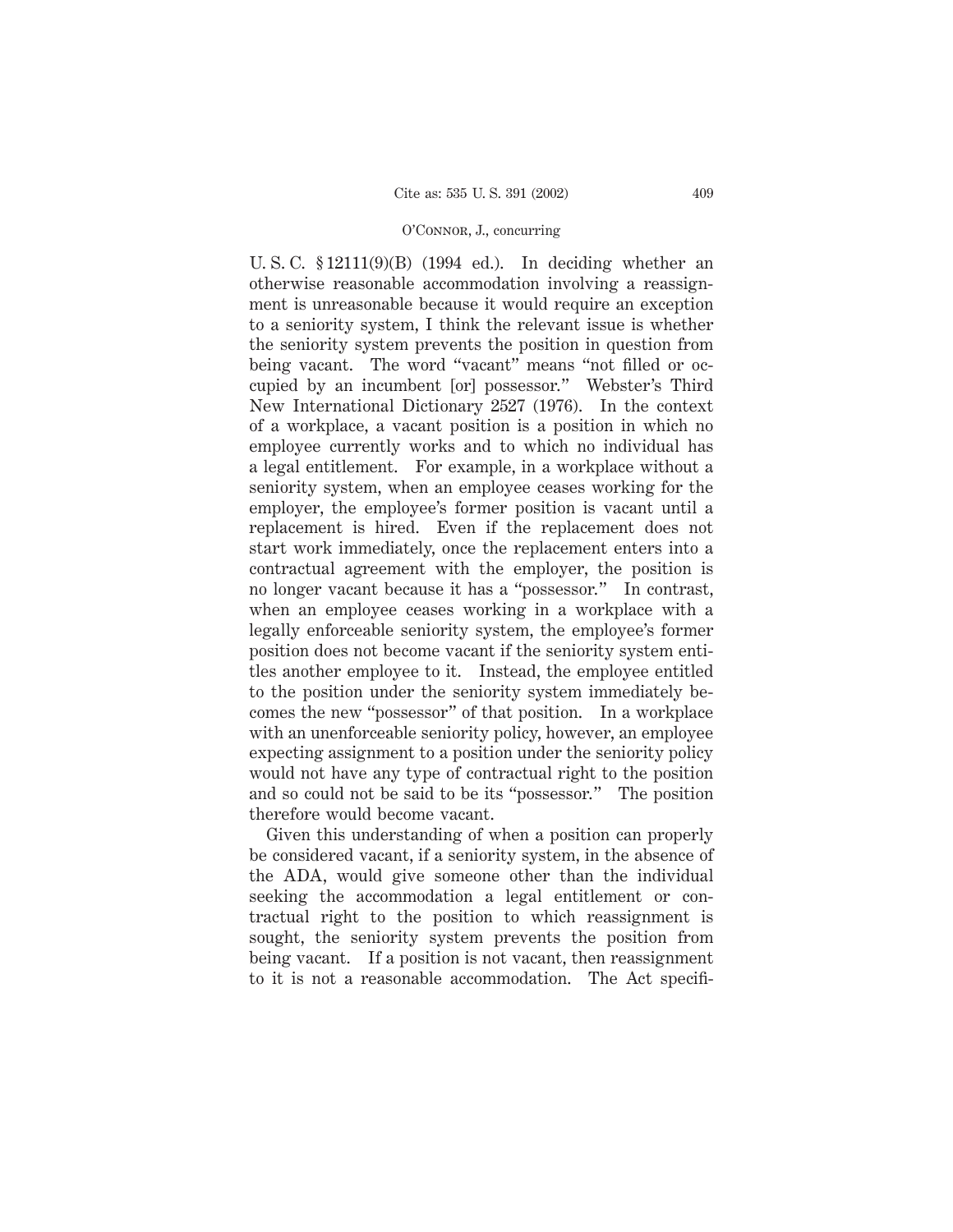### O'CONNOR, J., concurring

cally says that "reassignment to a *vacant* position" is a type of "reasonable accommodation." § 12111(9)(B) (emphasis added). Indeed, the legislative history of the Act confirms that Congress did not intend reasonable accommodation to require bumping other employees. H. R. Rep. No. 101–485, pt. 2, p. 63 (1990) ("The Committee also wishes to make clear that reassignment need only be to a vacant position—'bumping' another employee out of a position to create a vacancy is not required"); S. Rep. No. 101–116, p. 32 (1989) (same).

Petitioner's Personnel Policy Guide for Agents, which contains its seniority policy, specifically states that it is "*not* intended to be a contract (express or implied) or otherwise to create legally enforceable obligations," and that petitioner "reserves the right to change any and all of the stated policies and procedures in [the] Guide at any time, without advanc[e] notice." Lodging of Respondent 2 (emphasis in original). Petitioner conceded at oral argument that its seniority policy does not give employees any legally enforceable rights. Tr. of Oral Arg. 16. Because the policy did not give any other employee a right to the position respondent sought, the position could be said to have been vacant when it became open for bidding, making the requested accommodation reasonable.

In Part II of its opinion, the Court correctly explains that "a plaintiff/employee (to defeat a defendant/employer's motion for summary judgment) need only show that an 'accommodation' seems reasonable on its face, *i. e.,* ordinarily or in the run of cases." *Ante,* at 401. In other words, the plaintiff must show that the method of accommodation the employee seeks is reasonable in the run of cases. See *ante,* at 402 (quoting *Barth* v. *Gelb,* 2 F. 3d 1180, 1187 (CADC 1993)). As the Court also correctly explains, "[o]nce the plaintiff has made this showing, the defendant/employer then must show special... circumstances that demonstrate undue hardship" in the context of the particular employer's operations. *Ante,* at 402. These interpretations give ap-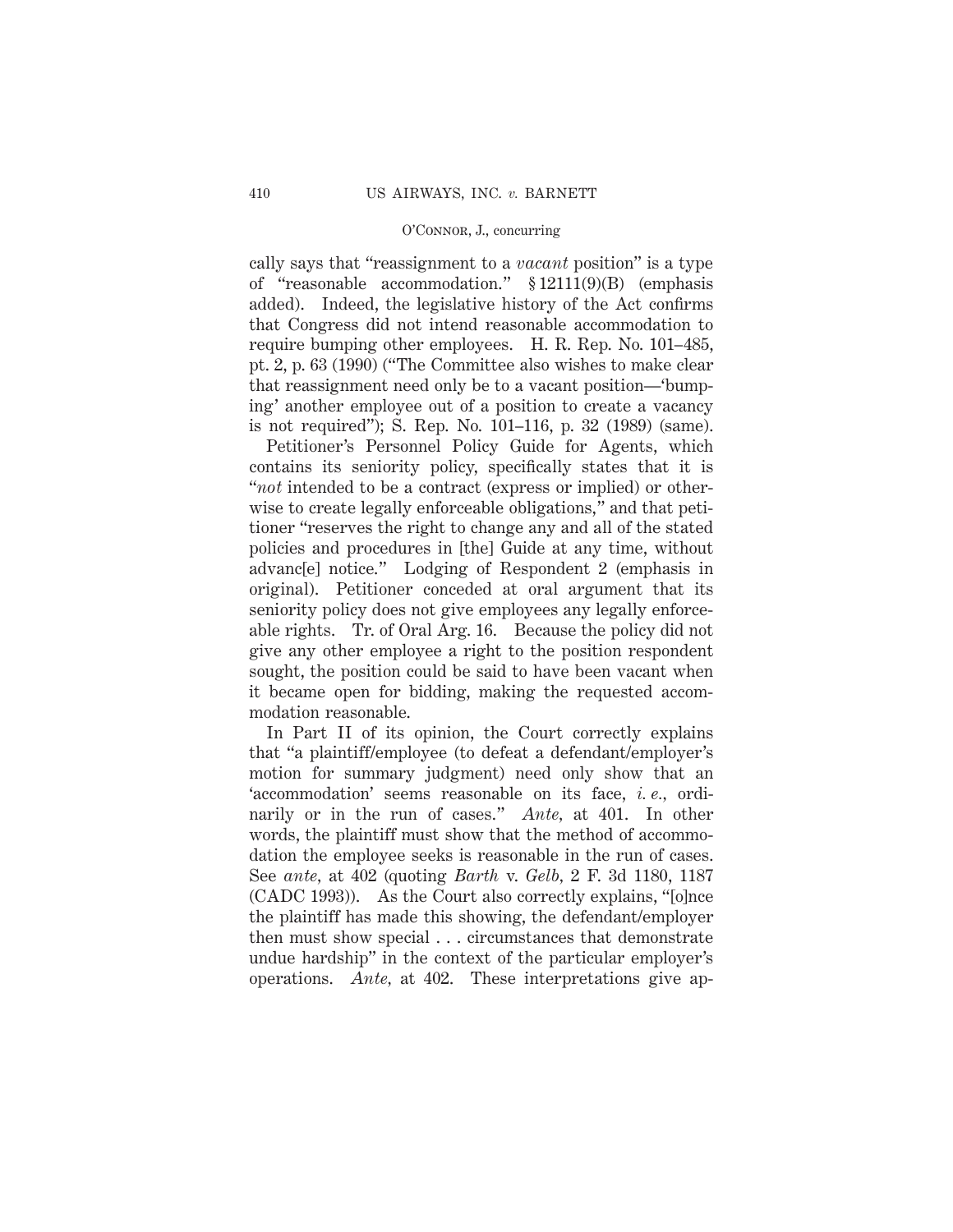propriate meaning to both the term "reasonable," 42 U. S. C. § 12112(b)(5)(A), and the term "undue hardship," *ibid.,* preventing the concepts from overlapping by making reasonableness a general inquiry and undue hardship a specific inquiry. When the Court turns to applying its interpretation of the Act to seniority systems, however, it seems to blend the two inquiries by suggesting that the plaintiff should have the opportunity to prove that there are special circumstances in the context of that particular seniority system that would cause an exception to the system to be reasonable despite the fact that such exceptions are unreasonable in the run of cases.

Although I am troubled by the Court's reasoning, I believe the Court's approach for evaluating seniority systems will often lead to the same outcome as the test I would have adopted. Unenforceable seniority systems are likely to involve policies in which employers "retai[n] the right to change the seniority system," *ante,* at 405, and will often "contai<sup>[n]</sup> exceptions," *ibid.* They will also often contain disclaimers that "reduc[e] employee expectations that the system will be followed." *Ibid.* Thus, under the Court's test, disabled employees seeking accommodations that would require exceptions to unenforceable seniority systems may be able to show circumstances that make the accommodation "reasonable in the[ir] particular case." *Ante,* at 406. Because I think the Court's test will often lead to the correct outcome, and because I think it important that a majority of the Court agree on a rule when interpreting statutes, I join the Court's opinion.

Justice Scalia, with whom Justice Thomas joins, dissenting.

The question presented asks whether the "reasonable accommodation" mandate of the Americans with Disabilities Act of 1990 (ADA or Act) requires reassignment of a disabled employee to a position that "another employee is entitled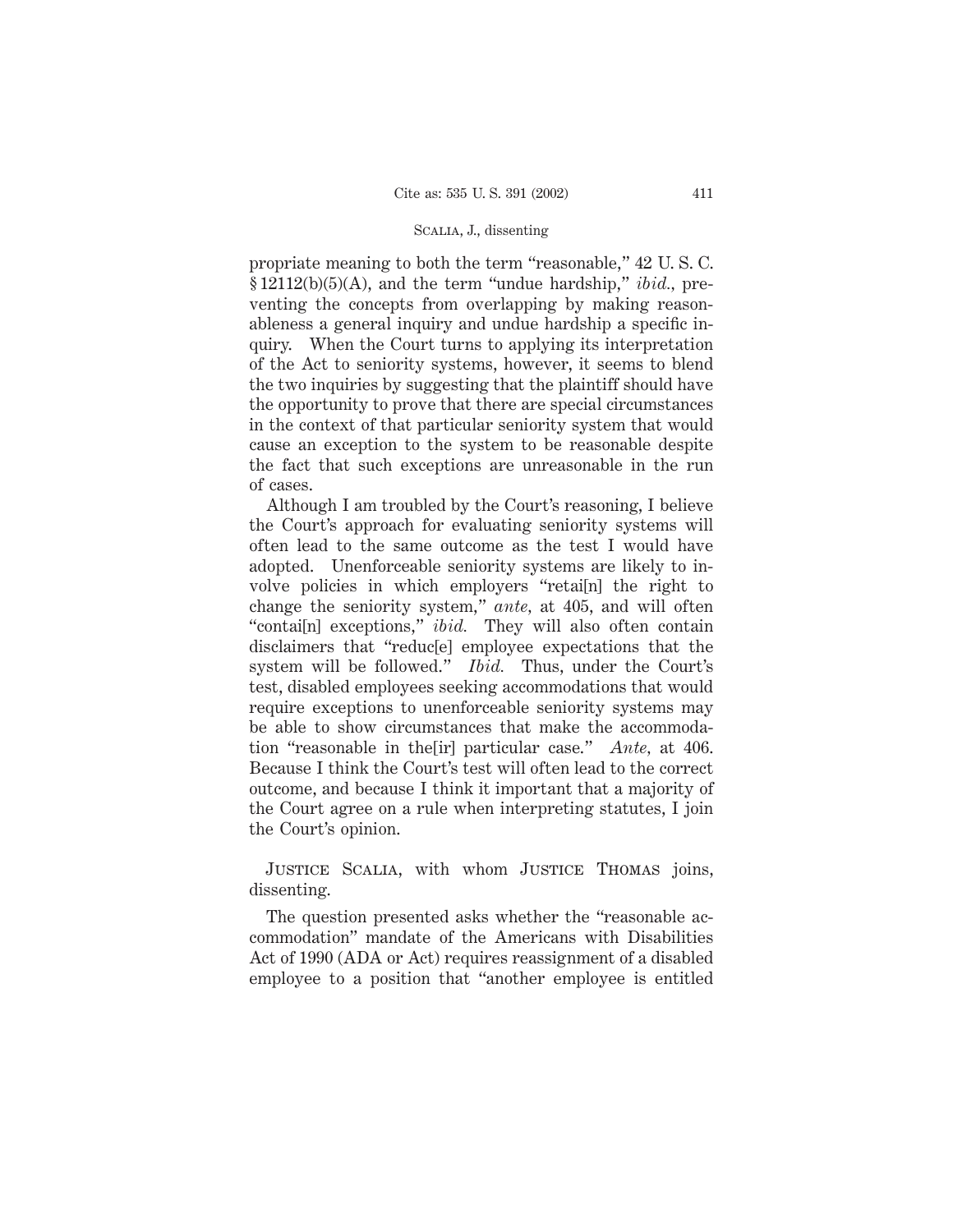to hold . . . under the employer's bona fide and established seniority system." Pet. for Cert. i; 532 U. S. 970 (2001). Indulging its penchant for eschewing clear rules that might avoid litigation, see, *e. g., Kansas* v. *Crane,* 534 U. S. 407, 423 (2002) (Scalia, J., dissenting); *TRW Inc.* v. *Andrews,* 534 U. S. 19, 35–36 (2001) (Scalia, J., concurring in judgment), the Court answers "maybe." It creates a presumption that an exception to a seniority rule is an "unreasonable" accommodation, *ante,* at 403, but allows that presumption to be rebutted by showing that the exception "will not likely make a difference," *ante,* at 405.

The principal defect of today's opinion, however, goes well beyond the uncertainty it produces regarding the relationship between the ADA and the infinite variety of seniority systems. The conclusion that any seniority system can ever be overridden is merely one consequence of a mistaken interpretation of the ADA that makes all employment rules and practices—even those which (like a seniority system) pose no *distinctive* obstacle to the disabled—subject to suspension when that is (in a court's view) a "reasonable" means of enabling a disabled employee to keep his job. That is a far cry from what I believe the accommodation provision of the ADA requires: the suspension (within reason) of those employment rules and practices *that the employee's disability prevents him from observing.*

I

The Court begins its analysis by describing the ADA as declaring that an employer may not " 'discriminate against a qualified individual with a disability.'" *Ante*, at 396 (quoting 42 U. S. C. § 12112(a) (1994 ed.)). In fact the Act says more: an employer may not "discriminate against a qualified individual with a disability *because of the disability* of such individual." 42 U. S. C. § 12112(a) (1994 ed.) (emphasis added). It further provides that discrimination includes "not making reasonable accommodations *to the known physi-*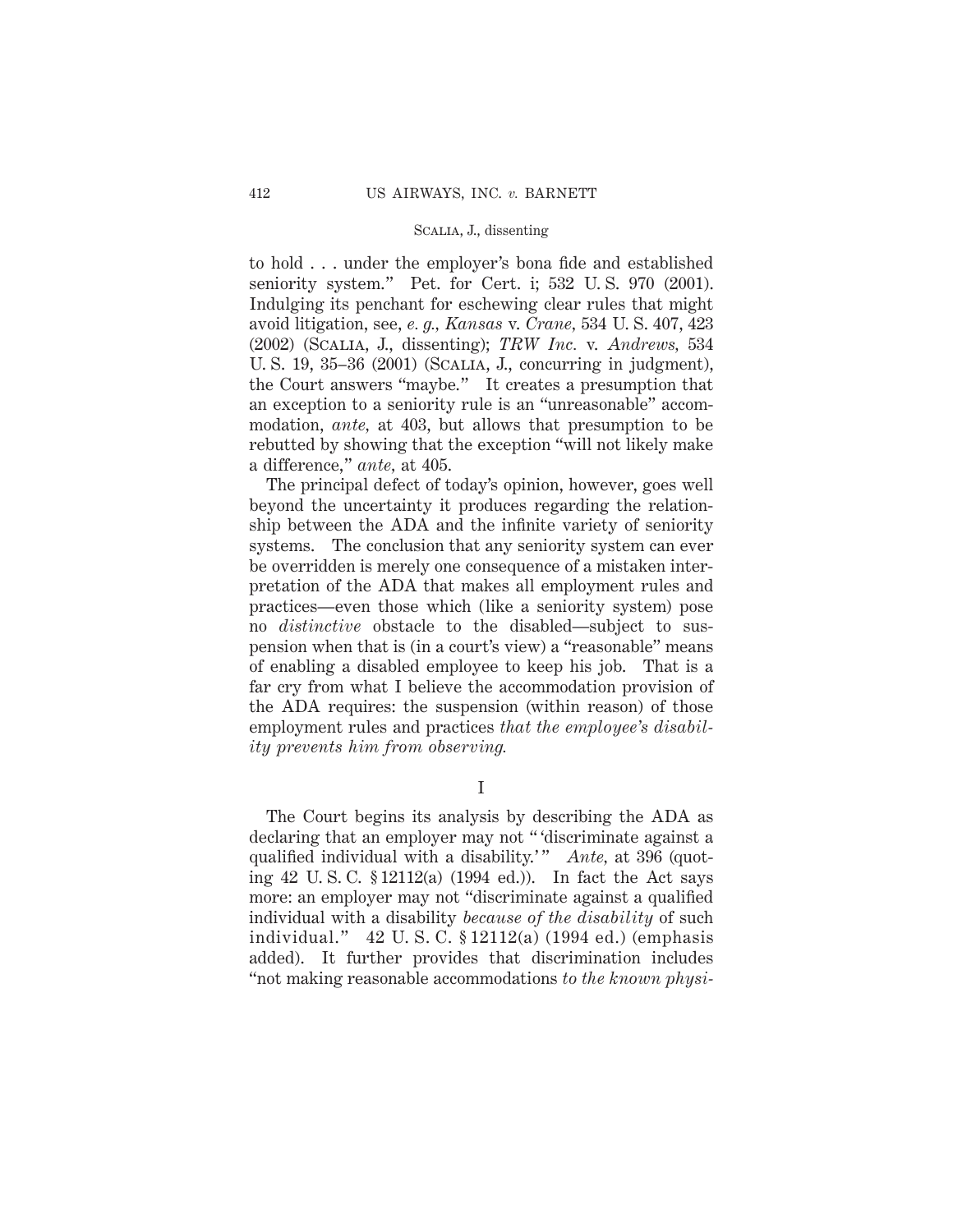*cal or mental limitations* of an otherwise qualified individual with a disability."  $$12112(b)(5)(A)$  (emphasis added).

Read together, these provisions order employers to modify or remove (within reason) policies and practices that burden a disabled person "because of [his] disability." In other words, the ADA eliminates workplace barriers only if a disability prevents an employee from overcoming them—those barriers that would not be barriers *but for* the employee's disability. These include, for example, work stations that cannot accept the employee's wheelchair, or an assembly-line practice that requires long periods of standing. But they do not include rules and practices that bear no more heavily upon the disabled employee than upon others—even though an exemption from such a rule or practice might in a sense "make up for" the employee's disability. It is not a required accommodation, for example, to pay a disabled employee more than others at his grade level—even if that increment is earmarked for massage or physical therapy that would enable the employee to work with as little physical discomfort as his co-workers. That would be "accommodating" the disabled employee, but it would not be "making . . . accommodatio[n] *to the known physical or mental limitations*" of the employee,  $$12112(b)(5)(A)$ , because it would not eliminate any workplace practice that constitutes an obstacle *because of* his disability.

So also with exemption from a seniority system, which burdens the disabled and nondisabled alike. In particular cases, seniority rules may have a harsher effect upon the disabled employee than upon his co-workers. If the disabled employee is physically capable of performing only one task in the workplace, seniority rules may be, for him, the difference between employment and unemployment. But that does not make the seniority system a disability-related obstacle, any more than harsher impact upon the more needy disabled employee renders the salary system a disability-related obstacle. When one departs from this understanding, the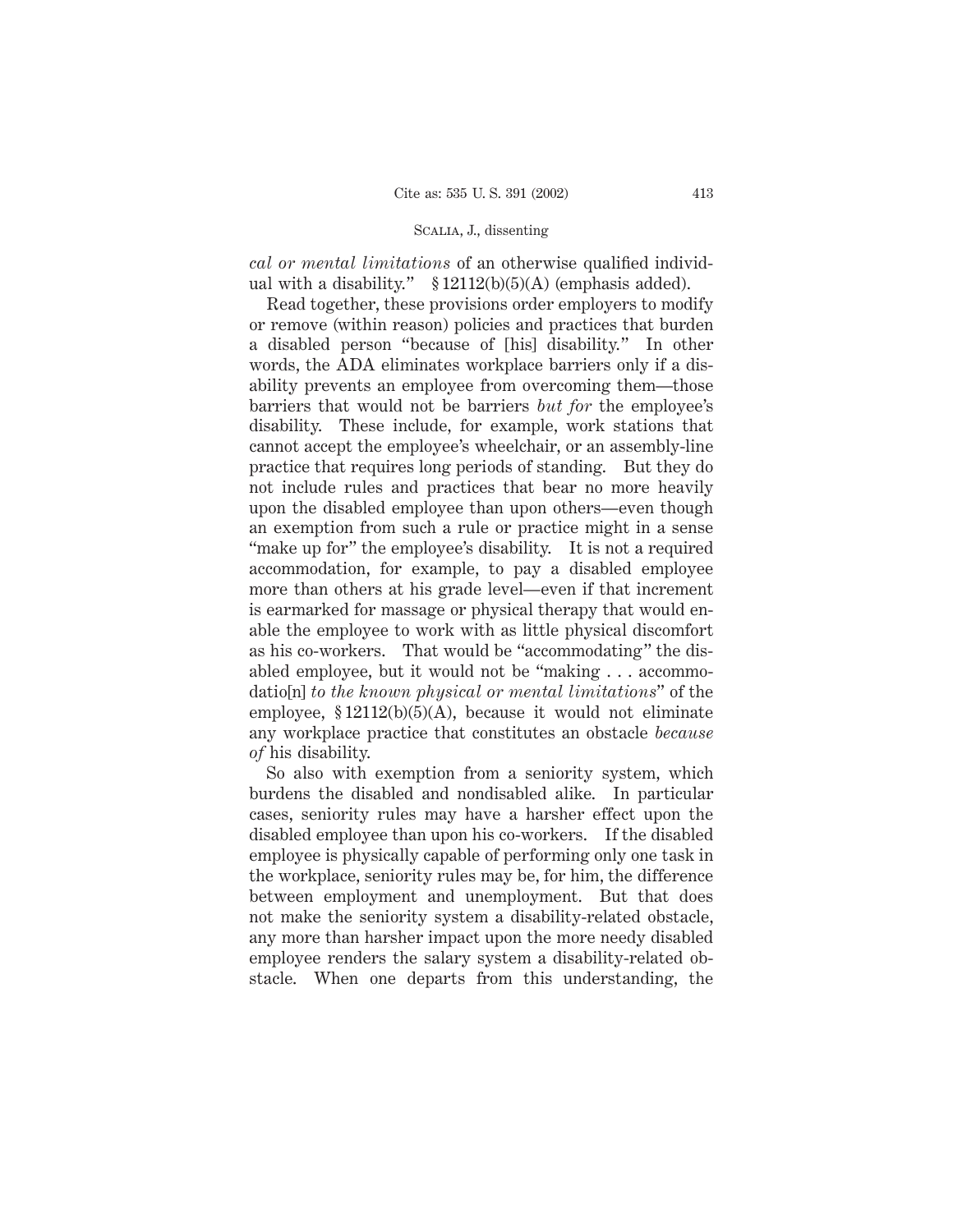ADA's accommodation provision becomes a standardless grab bag—leaving it to the courts to decide which workplace preferences (higher salary, longer vacations, reassignment to positions to which others are entitled) can be deemed "reasonable" to "make up for" the particular employee's disability.

Some courts, including the Ninth Circuit in the present case, have accepted respondent's contention that the ADA demands accommodation even with respect to those obstacles that have nothing to do with the disability. Their principal basis for this position is that the definition of "reasonable accommodation" includes "reassignment to a vacant position."  $$12111(9)(B)$ . This accommodation would be meaningless, they contend, if it required only that the disabled employee be *considered* for a vacant position. The ADA already prohibits employers from discriminating against the disabled with respect to "hiring, advancement, or discharge . . . and other terms, conditions, and privileges of employment." § 12112(a). Surely, the argument goes, a disabled employee must be given preference over a nondisabled employee when a vacant position appears. See *Smith* v. *Midland Brake, Inc.,* 180 F. 3d 1154, 1164–1165 (CA10 1999) (en banc); *Aka* v. *Washington Hospital Center,* 156 F. 3d 1284, 1304–1305 (CADC 1998) (en banc). Accord, EEOC Enforcement Guidance: Reasonable Accommodation and Undue Hardship Under the Americans with Disabilities Act, 3 BNA EEOC Compliance Manual, No. 246, p. N:2479 (Mar. 1, 1999).

This argument seems to me quite mistaken. The right to be given a vacant position so long as there are no obstacles to that appointment (including another candidate who is better qualified, if "best qualified" is the workplace rule) is of considerable value. If an employee is hired to fill a position but fails miserably, he will typically be fired. Few employers will search their organization charts for vacancies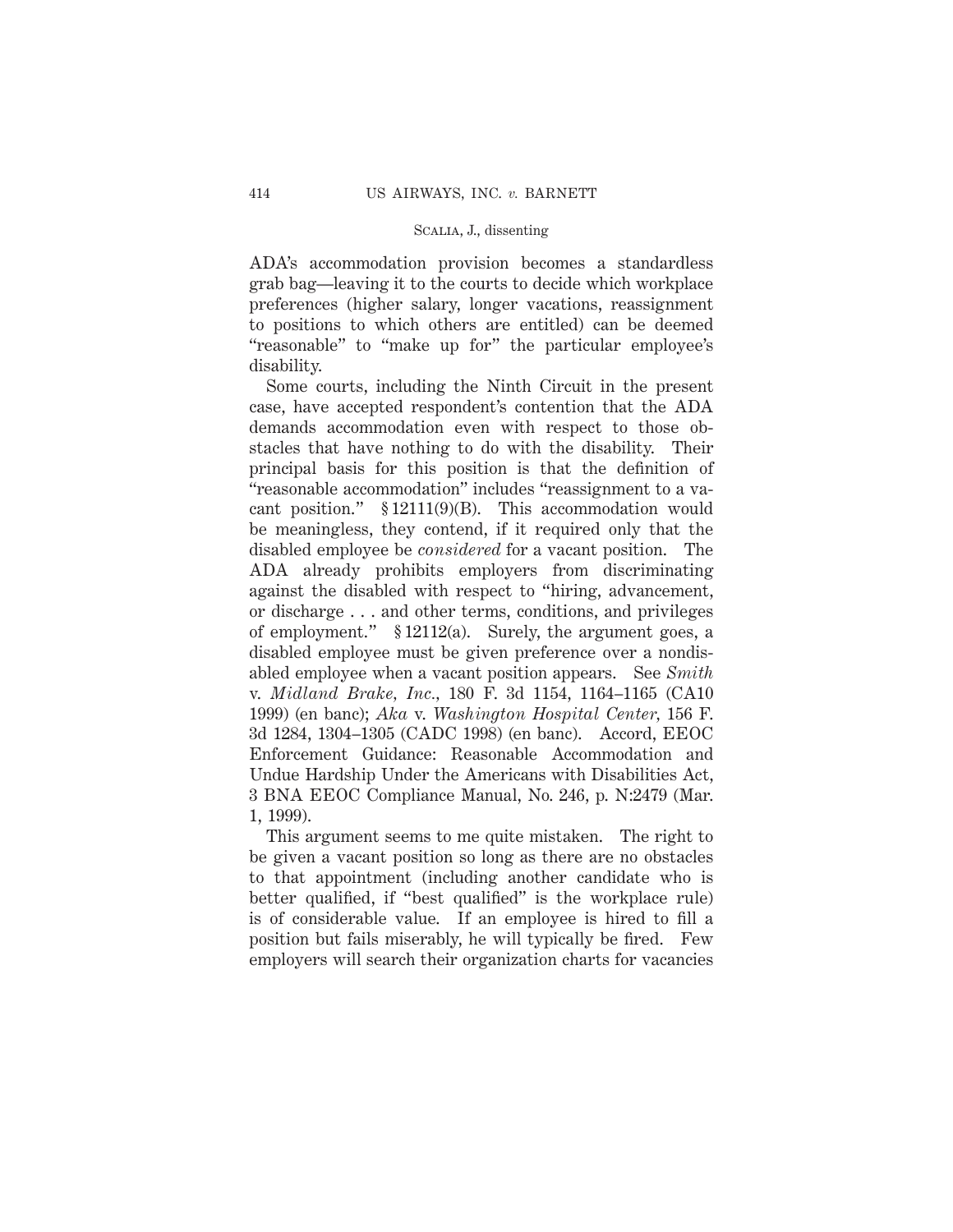to which the low-performing employee might be suited. The ADA, however, prohibits an employer from firing a person whose disability is the cause of his poor performance without first seeking to place him in a vacant job where the disability will not affect performance. Such reassignment is an accommodation *to the disability* because it removes an obstacle (the inability to perform the functions of the assigned job) arising solely from the disability. Cf. *Bruff* v. *North Mississippi Health Services, Inc.,* 244 F. 3d 495, 502 (CA5 2001). See also 3 BNA EEOC Compliance Manual, *supra,* at N:2478 ("[A]n employer who does not normally transfer employees would still have to reassign an employee with a disability").

The phrase "reassignment to a vacant position" appears in a subsection describing a variety of potential "reasonable accommodation[s]":

"(A) making existing facilities used by employees readily accessible to and usable by individuals with disabilities; and

"(B) job restructuring, part-time or modified work schedules, *reassignment to a vacant position,* acquisition or modification of equipment or devices, appropriate adjustment or modifications of examinations, training materials or policies, the provision of qualified readers or interpreters, and other similar accommodations for individuals with disabilities." § 12111(9) (emphasis added).

Subsection (A) clearly addresses features of the workplace that burden the disabled *because of* their disabilities. Subsection (B) is broader in scope but equally targeted at disability-related obstacles. Thus it encompasses "modified work schedules" (which may accommodate inability to work for protracted periods), "modification of equipment and devices," and "provision of qualified readers or interpreters."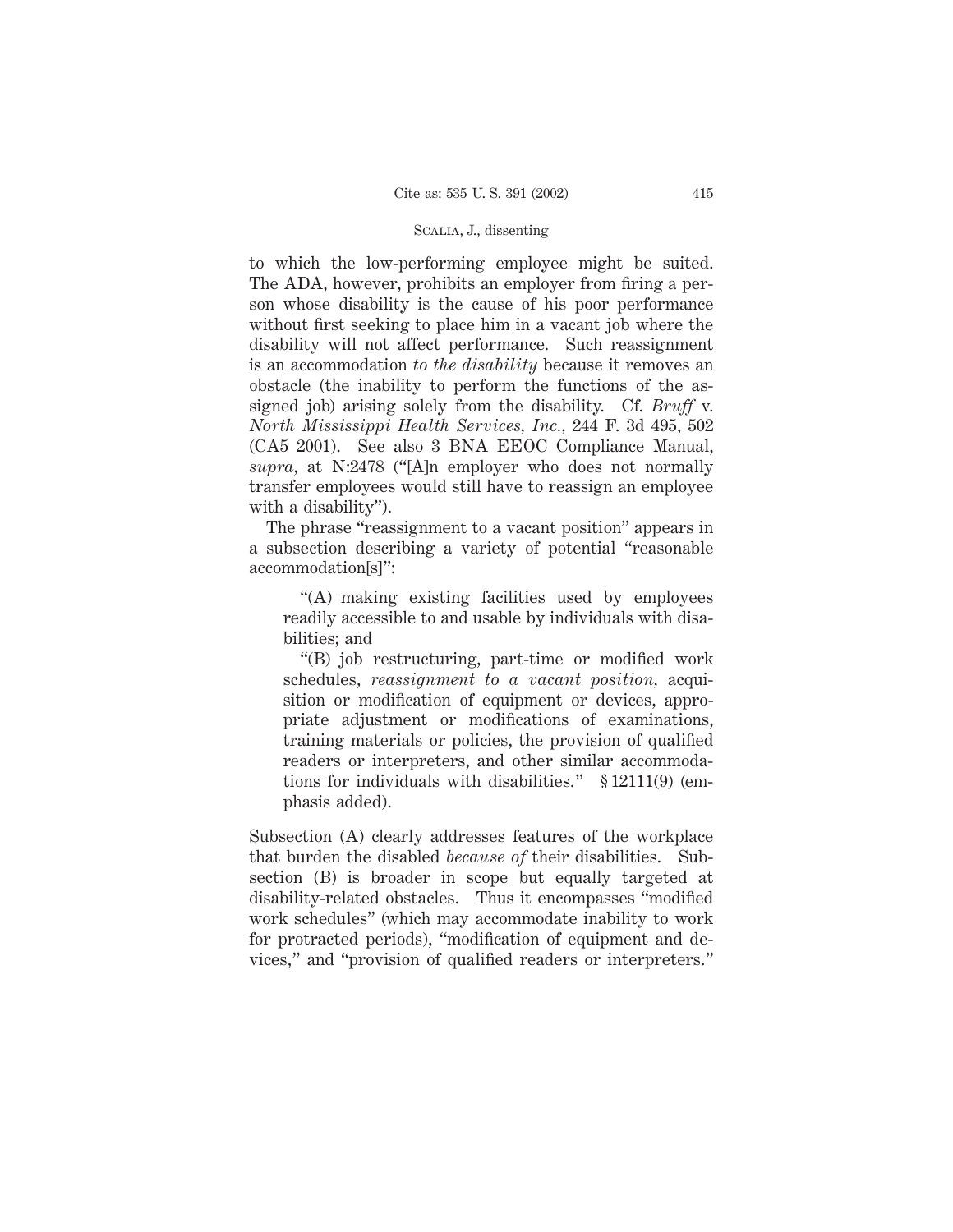There is no reason why the phrase "reassignment to a vacant position" should be thought to have a uniquely different focus. It envisions elimination of the obstacle of the *current position* (which requires activity that the disabled employee cannot tolerate) when there is an alternate position freely available. If he is qualified for that position, and no one else is seeking it, or no one else who seeks it is better qualified, he *must* be given the position. But "reassignment to a vacant position" does *not* envision the elimination of obstacles to the employee's service in the new position that have nothing to do with his disability—for example, another employee's claim to that position under a seniority system, or another employee's superior qualifications. Cf. 29 CFR pt. 1630, App. § 1630.2(o), p. 357 (2001) (explaining "reasonable accommodation" as "any change in the work environment or in the way things are customarily done that enables an individual with a disability to enjoy *equal employment opportunities*" (emphasis added)); *Aka* v. *Washington Hospital Center, supra,* at 1314–1315 (Silberman, J., dissenting) (interpreting "reassignment to a vacant position" consistently with the other accommodations listed in § 12111(9), none of which "even alludes to the possibility of a preference for the disabled over the nondisabled").

Unsurprisingly, most Courts of Appeals addressing the issue have held or assumed that the ADA does not mandate exceptions to a "legitimate, nondiscriminatory policy" such as a seniority system or a consistent policy of assigning the most qualified person to a vacant position. See, *e. g., EEOC* v. *Sara Lee Corp.,* 237 F. 3d 349, 353–355 (CA4 2001) (seniority system); *EEOC* v. *Humiston-Keeling, Inc.,* 227 F. 3d 1024, 1028–1029 (CA7 2000) (policy of assigning the most qualified applicant); *Burns* v. *Coca-Cola Enterprises, Inc.,* 222 F. 3d 247, 257–258 (CA6 2000) (policy of reassigning employees only if they request a transfer to an advertised vacant position); *Cravens* v. *Blue Cross and Blue Shield of Kansas City,*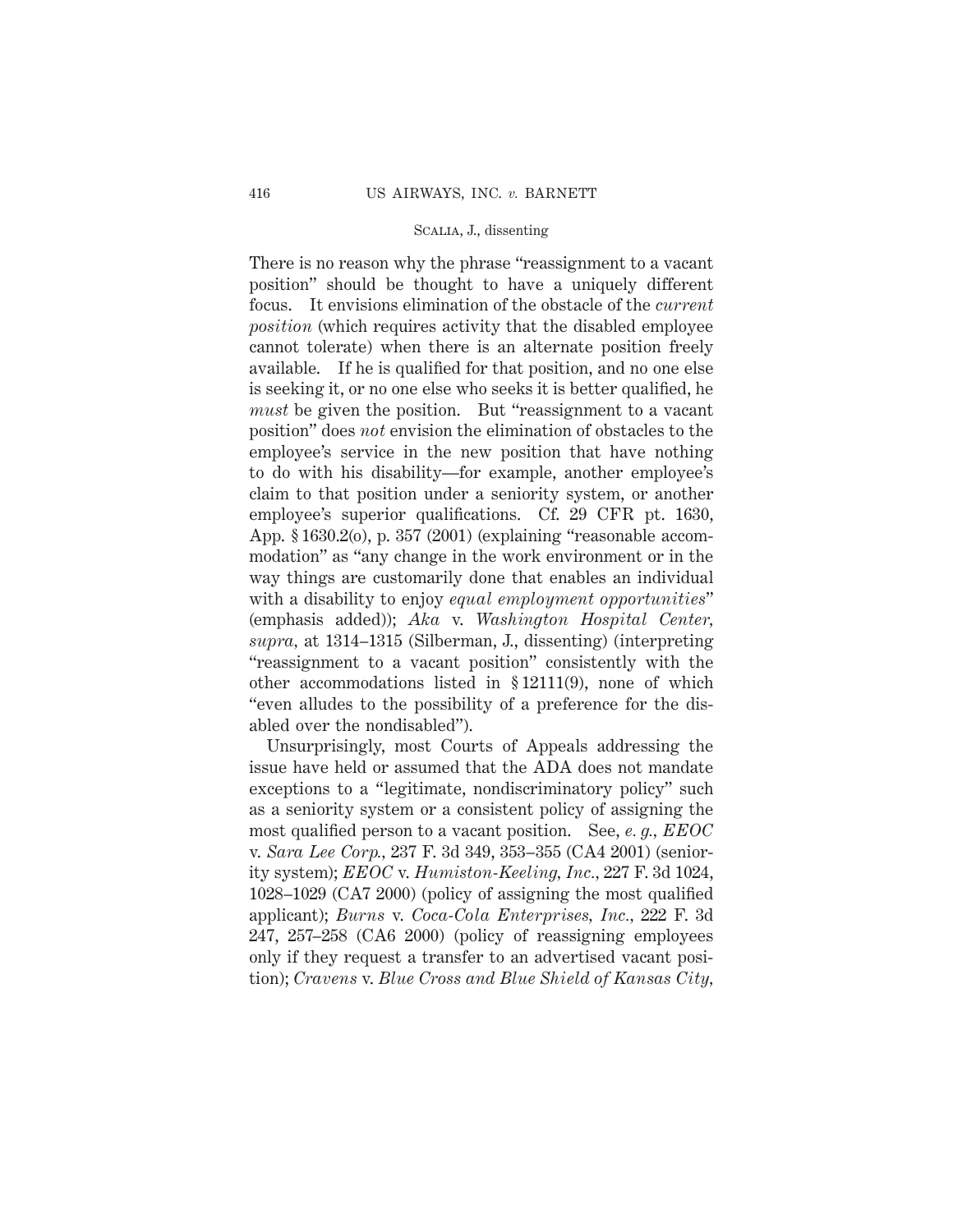214 F. 3d 1011, 1020 (CA8 2000) (assuming reassignment is not required if it would violate legitimate, nondiscriminatory policies); *Duckett* v. *Dunlop Tire Corp.,* 120 F. 3d 1222, 1225 (CA11 1997) (policy of not reassigning salaried workers to production positions covered by a collective-bargaining unit); *Daugherty* v. *El Paso,* 56 F. 3d 695, 700 (CA5 1995) (policy of giving full-time employees priority over part-time employees in assigning vacant positions).

Even the Equal Employment Opportunity Commission, in at least some of its regulations, acknowledges that the ADA clears away only obstacles *arising from* a person's disability and nothing more. According to the agency, the term "reasonable accommodation" means

"(i) [m]odifications or adjustments to a job application process *that enable* a qualified applicant with a disability *to be considered for* the position such qualified applicant desires; or

"(ii) [m]odifications or adjustments to the work environment . . . *that enable* a qualified individual with a disability to perform the essential functions of that position; or

"(iii) [m]odifications or adjustments *that enable* a covered entity's employee with a disability *to enjoy equal benefits and privileges* of employment as are enjoyed by its other similarly situated employees without disabilities." 29 CFR § 1630.2(o) (2001) (emphasis added).

See also 29 CFR pt. 1630, App. § 1630.9, at 364 ("reasonable accommodation requirement is best understood as a means by which barriers to . . . equal employment opportunity... are removed or alleviated").

Sadly, this analysis is lost on the Court, which mistakenly and inexplicably concludes, *ante,* at 398, that my position here is the same as that attributed to US Airways. In rejecting the argument that the ADA creates no "automatic exemption" for neutral workplace rules such as "break-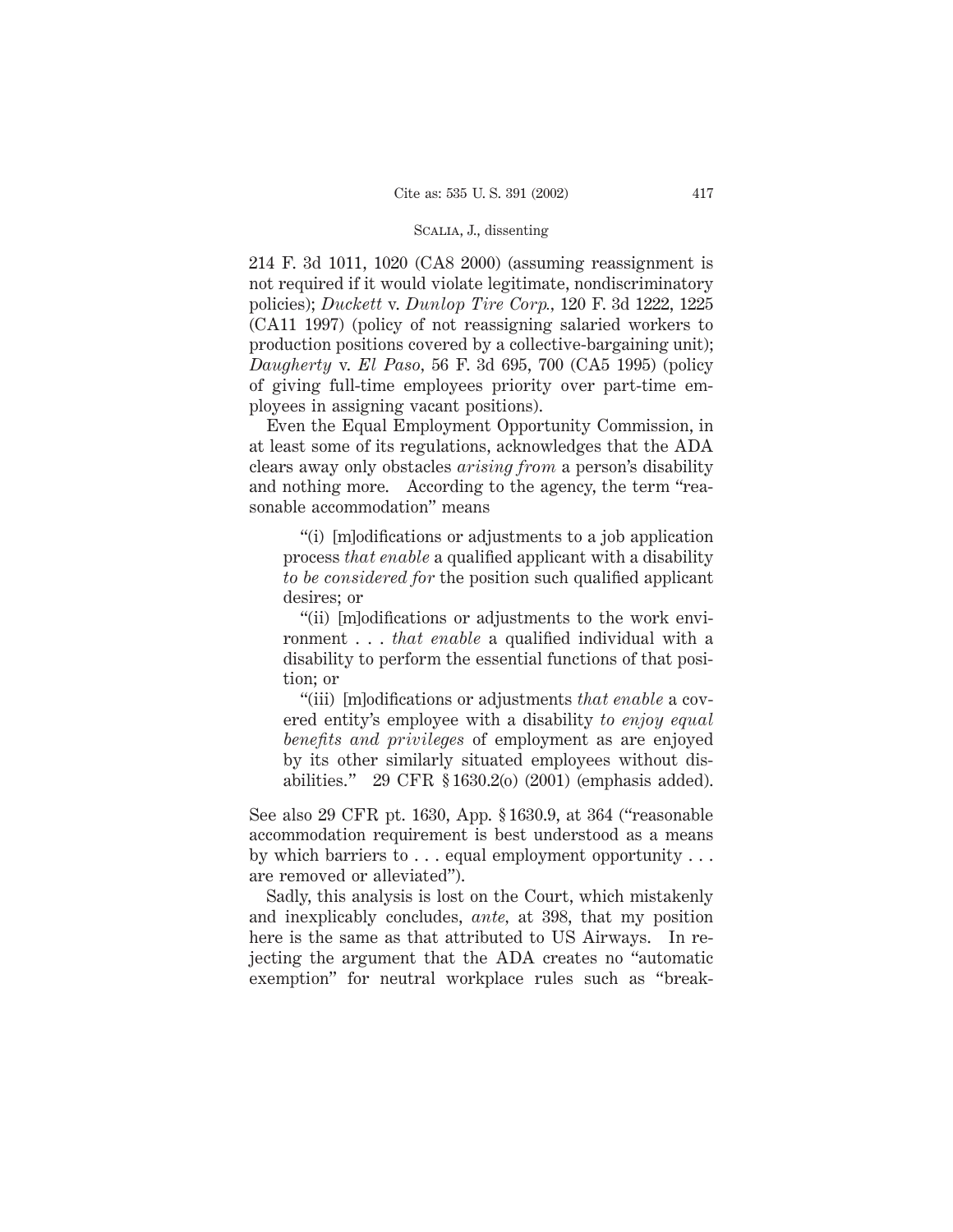from-work" and furniture budget rules, *ante,* at 397–398, the Court rejects an argument I have not made.

### II

Although, as I have said, the uncertainty cast upon bona fide seniority systems is the least of the ill consequences produced by today's decision, a few words on that subject are nonetheless in order. Since, under the Court's interpretation of the ADA, *all* workplace rules are eligible to be used as vehicles of accommodation, the one means of saving seniority systems is a judicial finding that accommodation through the suspension of *those* workplace rules would be unreasonable. The Court is unwilling, however, to make that finding categorically, with respect to all seniority systems. Instead, it creates (and "creates" is the appropriate word) a *rebuttable presumption* that exceptions to seniority rules are not "reasonable" under the ADA, but leaves it free for the disabled employee to show that *under the "special circumstances" of his case,* an exception would be "reasonable." *Ante,* at 405. The employee would be entitled to an exception, for example, if he showed that "one more departure" from the seniority rules "will not likely make a difference." *Ibid.*

I have no idea what this means. When is it possible for a departure from seniority rules to "not likely make a difference"? Even when a bona fide seniority system has multiple exceptions, employees expect that these are the *only* exceptions. One more unannounced exception will invariably undermine the values ("fair, uniform treatment," "job security," "predictable advancement," etc.) that the Court cites as its reasons for believing seniority systems so important that they merit a presumption of exemption. See *ante,* at 404.

One is tempted to impart some rationality to the scheme by speculating that the Court's burden-shifting rule is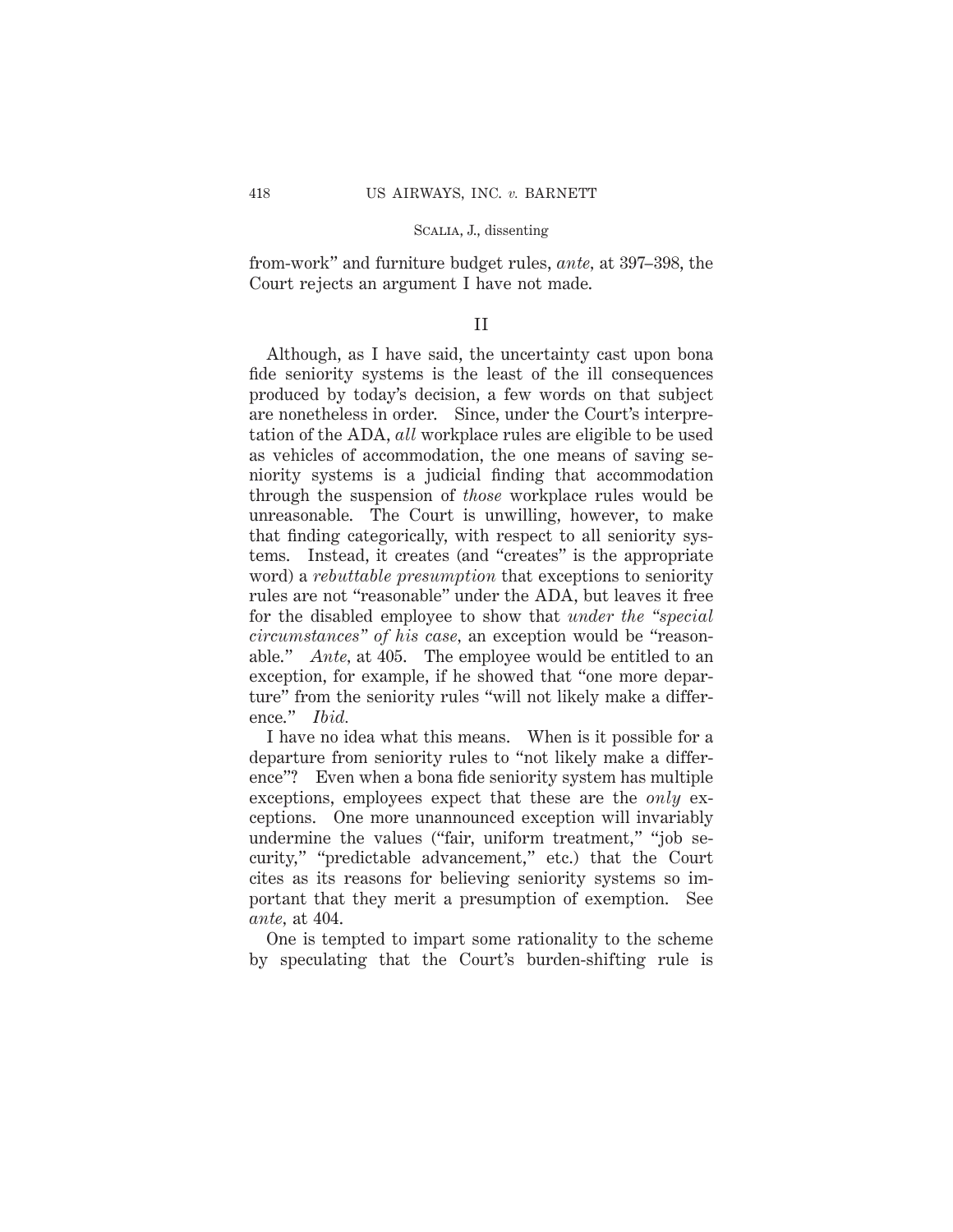merely intended to give the disabled employee an opportunity to show that the employer's seniority system is in fact a sham—a system so full of exceptions that it creates no meaningful employee expectations. The rule applies, however, even if the seniority system is "bona fide and established," Pet. for Cert. i. And the Court says that "to require the typical employer to show more than the existence of a seniority system might well undermine the employees' expectations of consistent, uniform treatment . . . ." *Ante,* at 404. How could deviations from a sham seniority system "undermine the employees' expectations"?

I must conclude, then, that the Court's rebuttable presumption does not merely give disabled employees the opportunity to unmask sham seniority systems; it gives them a vague and unspecified power (whenever they can show "special circumstances") to undercut *bona fide* systems. The Court claims that its new test will not require exceptions to seniority systems "in the run of cases," *ante,* at 403, but that is belied by the disposition of this case. The Court remands to give respondent an opportunity to show that an exception to petitioner's seniority system "will not likely make a difference" to employee expectations, *ante,* at 405, despite the following finding by the District Court:

"[T]he uncontroverted evidence shows that [petitioner's] seniority system has been in place for 'decades' and governs over 14,000 . . . Agents. Moreover, seniority policies such as the one at issue in this case are common to the airline industry. Given this context, it seems clear that [petitioner's] employees were justified in relying upon the policy. As such, any significant alteration of that policy would result in undue hardship to both the company and its non-disabled employees." App. to Pet. for Cert. 96a.

\*\*\*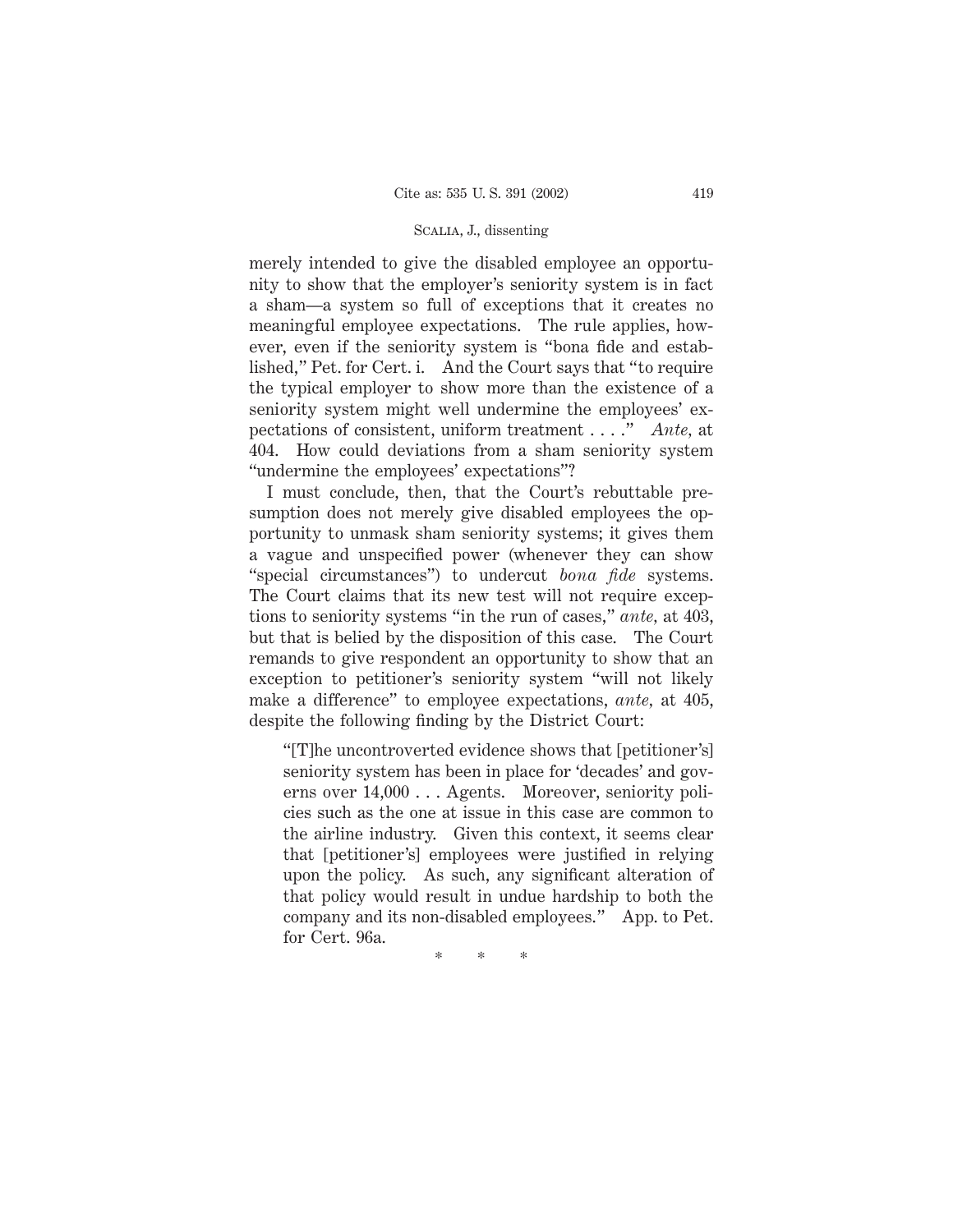Because the Court's opinion leaves the question whether a seniority system must be disregarded in order to accommodate a disabled employee in a state of uncertainty that can be resolved only by constant litigation; and because it adopts an interpretation of the ADA that incorrectly subjects all employer rules and practices to the requirement of reasonable accommodation; I respectfully dissent.

Justice Souter, with whom Justice Ginsburg joins, dissenting.

"[R]eassignment to a vacant position," 42 U. S. C. § 12111(9) (1994 ed.), is one way an employer may "reasonabl[y] accommodat[e]" disabled employees under the Americans with Disabilities Act of 1990 (ADA), 42 U. S. C. § 12101 *et seq.* (1994 ed. and Supp. V). The Court today holds that a request for reassignment will nonetheless most likely be unreasonable when it would violate the terms of a seniority system imposed by an employer. Although I concur in the Court's appreciation of the value and importance of seniority systems, I do not believe my hand is free to accept the majority's result and therefore respectfully dissent.

Nothing in the ADA insulates seniority rules from the "reasonable accommodation" requirement, in marked contrast to Title VII of the Civil Rights Act of 1964 and the Age Discrimination in Employment Act of 1967, each of which has an explicit protection for seniority. See 42 U. S. C. § 2000e–2(h) (1994 ed.) ("Notwithstanding any other provision of this subchapter, it shall not be an unlawful employment practice for an employer to [provide different benefits to employees] pursuant to a bona fide seniority . . . system . . ."); 29 U. S. C. § 623(f) (1994 ed.) ("It shall not be unlawful for an employer . . . to take any action otherwise prohibited [under previous sections] . . . to observe the terms of a bona fide seniority system [except for involuntary retirement] . . ."). Because Congress modeled several of the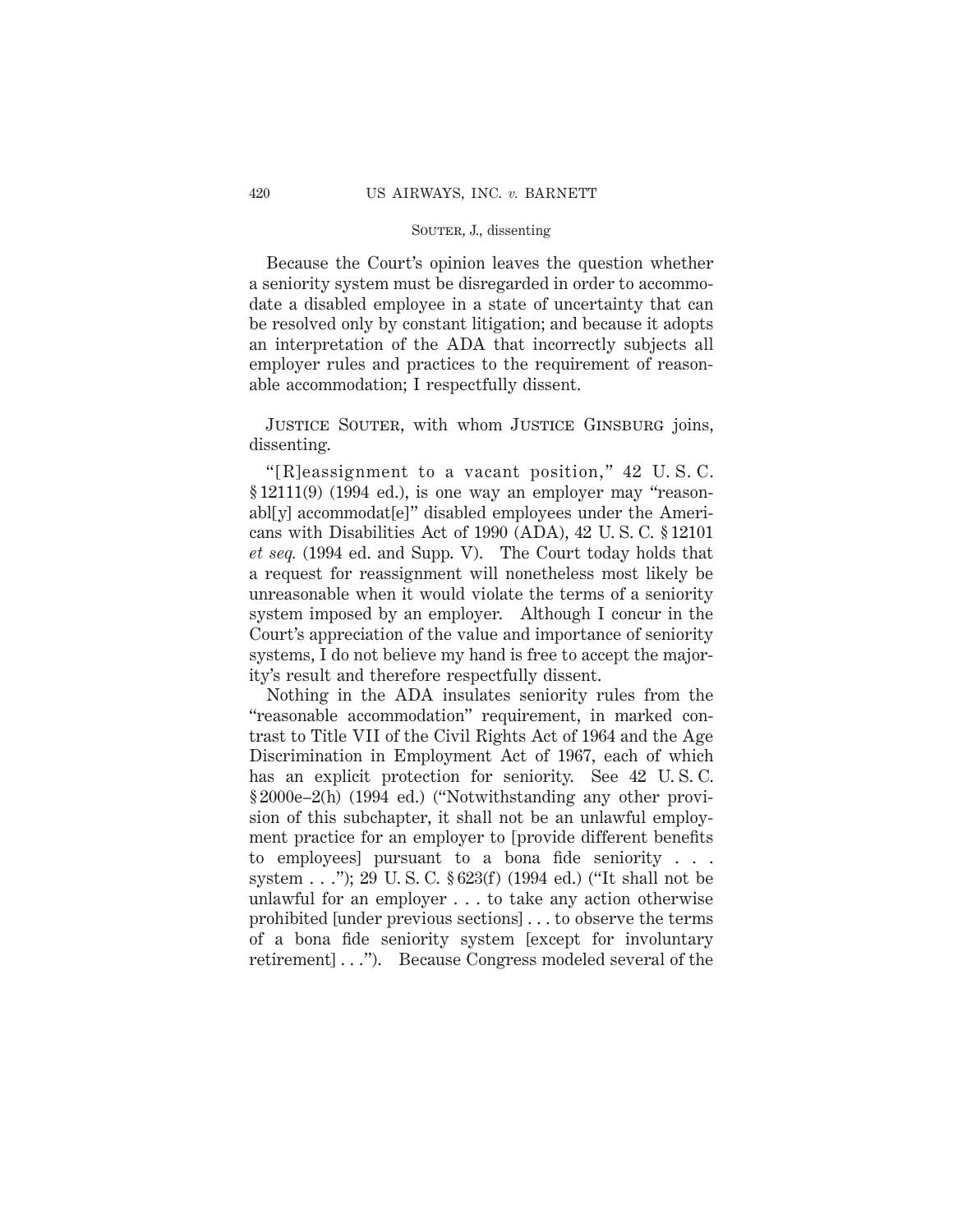ADA's provisions on Title VII, $<sup>1</sup>$  its failure to replicate Title</sup> VII's exemption for seniority systems leaves the statute ambiguous, albeit with more than a hint that seniority rules do not inevitably carry the day.

In any event, the statute's legislative history resolves the ambiguity. The Committee Reports from both the House of Representatives and the Senate explain that seniority protections contained in a collective-bargaining agreement should not amount to more than "a factor" when it comes to deciding whether some accommodation at odds with the seniority rules is "reasonable" nevertheless. H. R. Rep. No. 101–485, pt. 2, p. 63 (1990) (existence of collectively bargained protections for seniority "would not be determinative" on the issue whether an accommodation was reasonable); S. Rep. No. 101–116, p. 32 (1989) (a collectivebargaining agreement assigning jobs based on seniority "may be considered as a factor in determining" whether an accommodation is reasonable). Here, of course, it does not matter whether the congressional committees were right or wrong in thinking that views of sound ADA application could reduce a collectively bargained seniority policy to the level of "a factor," in the absence of a specific statutory provision to that effect. In fact, I doubt that any interpretive clue in legislative history could trump settled law specifically making collective-bargaining agreements enforceable. See, *e. g.,* § 301(a), Labor Management Relations Act, 1947, 29 U. S. C. § 185(a) (permitting suit in federal court to enforce collective-bargaining agreements); *Textile Workers* v. *Lincoln Mills of Ala.,* 353 U. S. 448 (1957) (holding that § 301(a) expresses a federal policy in favor of the enforceability of labor contracts); *Charles Dowd Box Co.* v. *Courtney,* 368 U. S.

<sup>&</sup>lt;sup>1</sup>It is evident from the legislative history that several provisions of Title VII were copied or incorporated by reference into the ADA. See*, e. g.,* S. Rep. No. 101–116, pp. 2, 25, 43 (1989); H. R. Rep. No. 101–485, pt. 2, pp. 54, 76–77 (1990).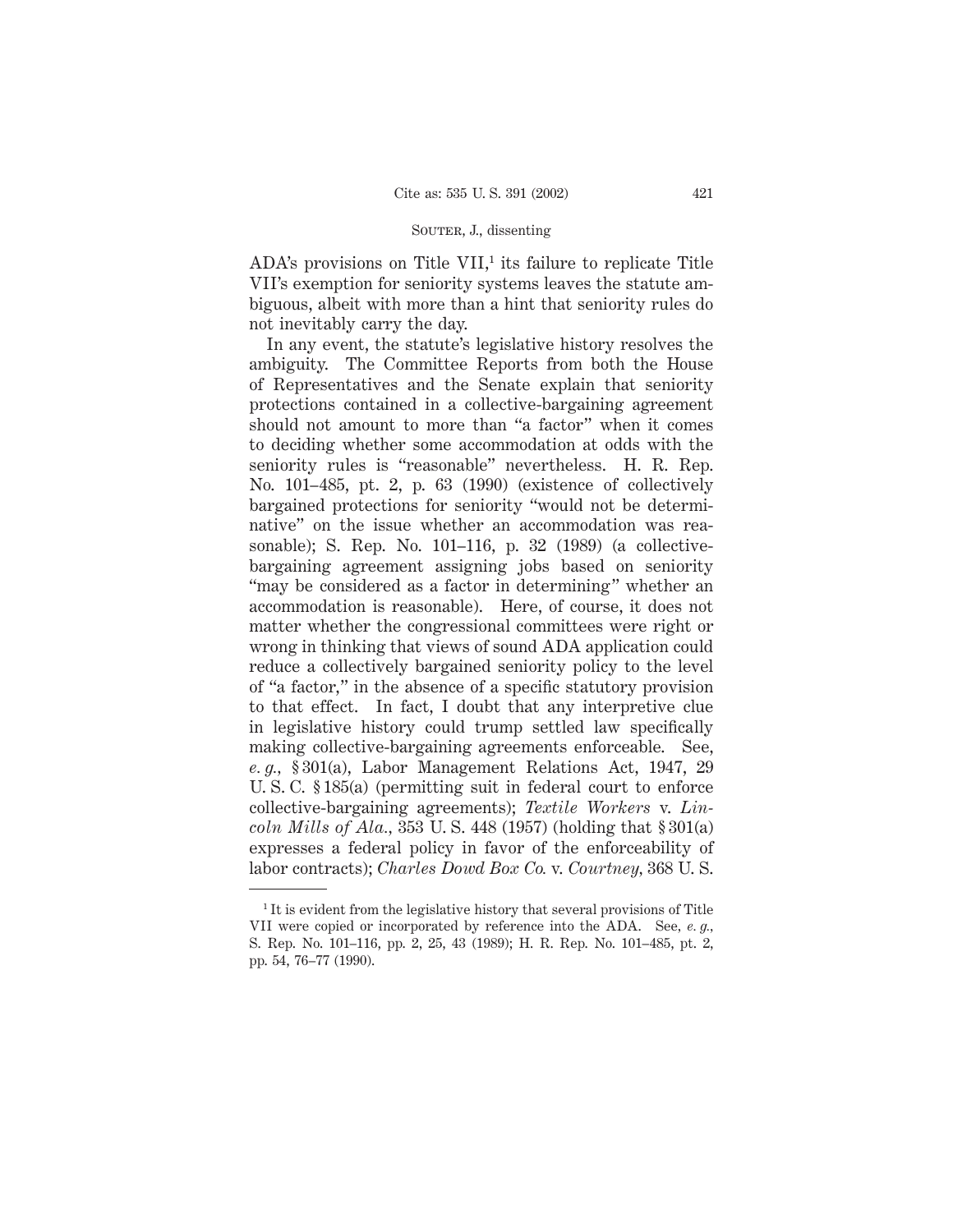502, 509 (1962) ("Section 301(a) reflects congressional recognition of the vital importance of assuring the enforceability of [collective-bargaining] agreements"). The point in this case, however, is simply to recognize that if Congress considered that sort of agreement no more than a factor in the analysis, surely no greater weight was meant for a seniority scheme like the one before us, unilaterally imposed by the employer, and, unlike collective-bargaining agreements, not singled out for protection by any positive federal statute.

This legislative history also specifically rules out the majority's reliance on *Trans World Airlines, Inc.* v. *Hardison,* 432 U. S. 63 (1977), *ante,* at 403, a case involving a request for a religious accommodation under Title VII that would have broken the seniority rules of a collective-bargaining agreement. We held that such an accommodation would not be "reasonable," and said that our conclusion was "supported" by Title VII's explicit exemption for seniority systems. 432 U. S., at 79–82. The committees of both Houses of Congress dealing with the ADA were aware of this case and expressed a choice against treating it as authority under the ADA, with its lack of any provision for maintaining seniority rules. *E. g.,* H. R. Rep. No. 101–485, pt. 2, at 68 ("The Committee wishes to make it clear that the principles enunciated by the Supreme Court in *TWA* v. *Hardison . . .* are not applicable to this legislation"); S. Rep. No. 101–116, at 36 (same).2

<sup>2</sup> The House Report singles out *Hardison*'s equation of "undue hardship" and anything more than a "de minimus *[sic]* cost" as being inapplicable to the ADA. By contrast, *Hardison* itself addressed seniority systems not only in its analysis of undue hardship, but also in its analysis of reasonable accommodation. 432 U. S., at 81, 84. Nonetheless, Congress's disavowal of *Hardison* in light of the "crucial role that reasonable accommodation plays in ensuring meaningful employment opportunities for people with disabilities," H. R. Rep. No. 101–485, pt. 2, at 68, renders that case singularly inappropriate to bolster the Court's holding today.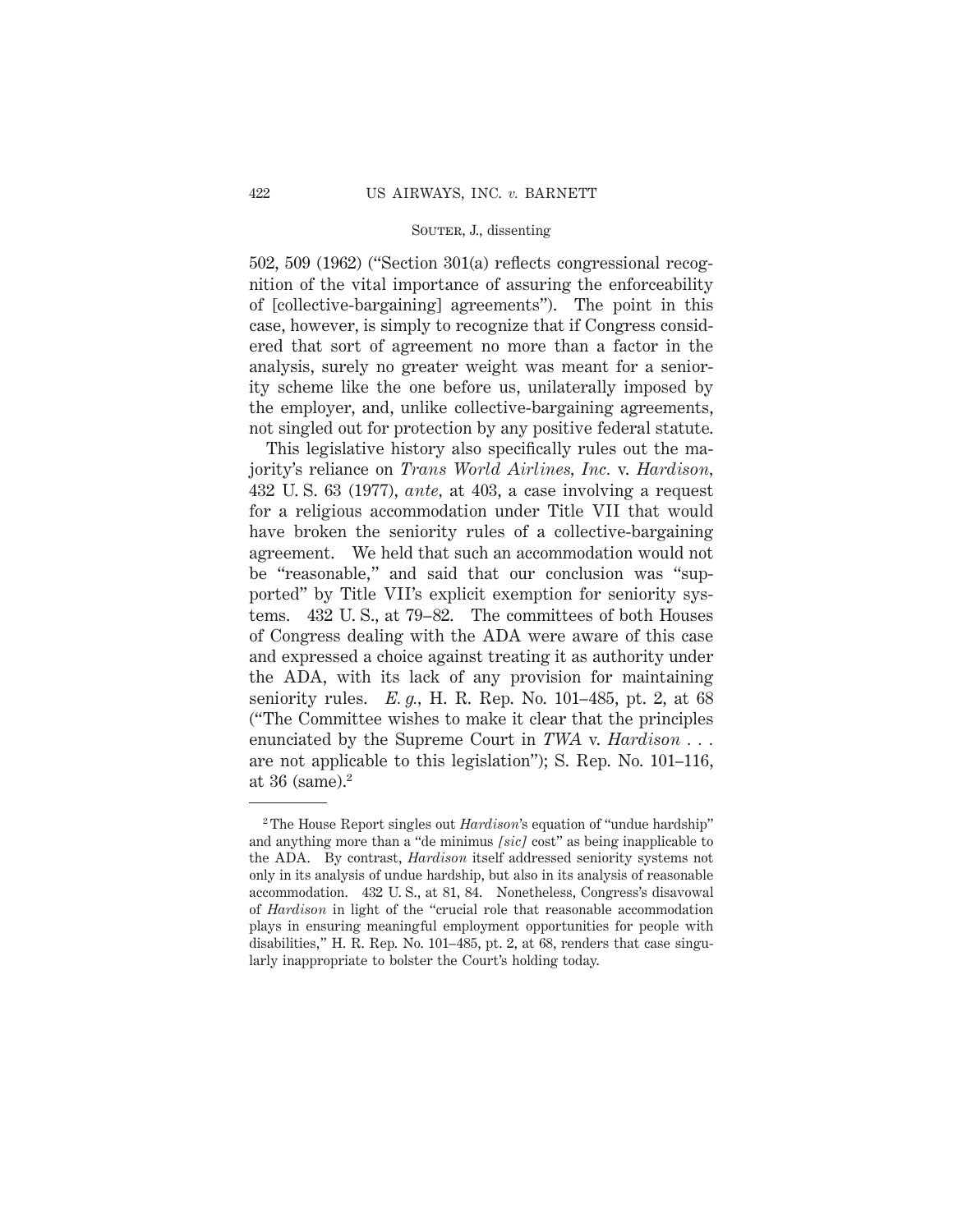Because a unilaterally imposed seniority system enjoys no special protection under the ADA, a consideration of facts peculiar to this very case is needed to gauge whether Barnett has carried the burden of showing his proposed accommodation to be a "reasonable" one despite the policy in force at US Airways. The majority describes this as a burden to show the accommodation is "plausible" or "feasible," *ante,* at 402, and I believe Barnett has met it.

He held the mailroom job for two years before learning that employees with greater seniority planned to bid for the position, given US Airways's decision to declare the job "vacant." Thus, perhaps unlike ADA claimants who request accommodation through reassignment, Barnett was seeking not a change but a continuation of the status quo. All he asked was that US Airways refrain from declaring the position "vacant"; he did not ask to bump any other employee and no one would have lost a job on his account. There was no evidence in the District Court of any unmanageable ripple effects from Barnett's request, or showing that he would have overstepped an inordinate number of seniority levels by remaining where he was.

In fact, it is hard to see the seniority scheme here as any match for Barnett's ADA requests, since US Airways apparently took pains to ensure that its seniority rules raised no great expectations. In its policy statement, US Airways said that "[t]he Agent Personnel Policy Guide is *not* intended to be a contract" and that "USAir reserves the right to change any and all of the stated policies and procedures in this Guide at any time, without advanced notice." Lodging of Respondent 2 (emphasis in original). While I will skip any state-by-state analysis of the legal treatment of employee handbooks (a source of many lawyers' fees) it is safe to say that the contract law of a number of jurisdictions would treat this disclaimer as fatal to any claim an employee